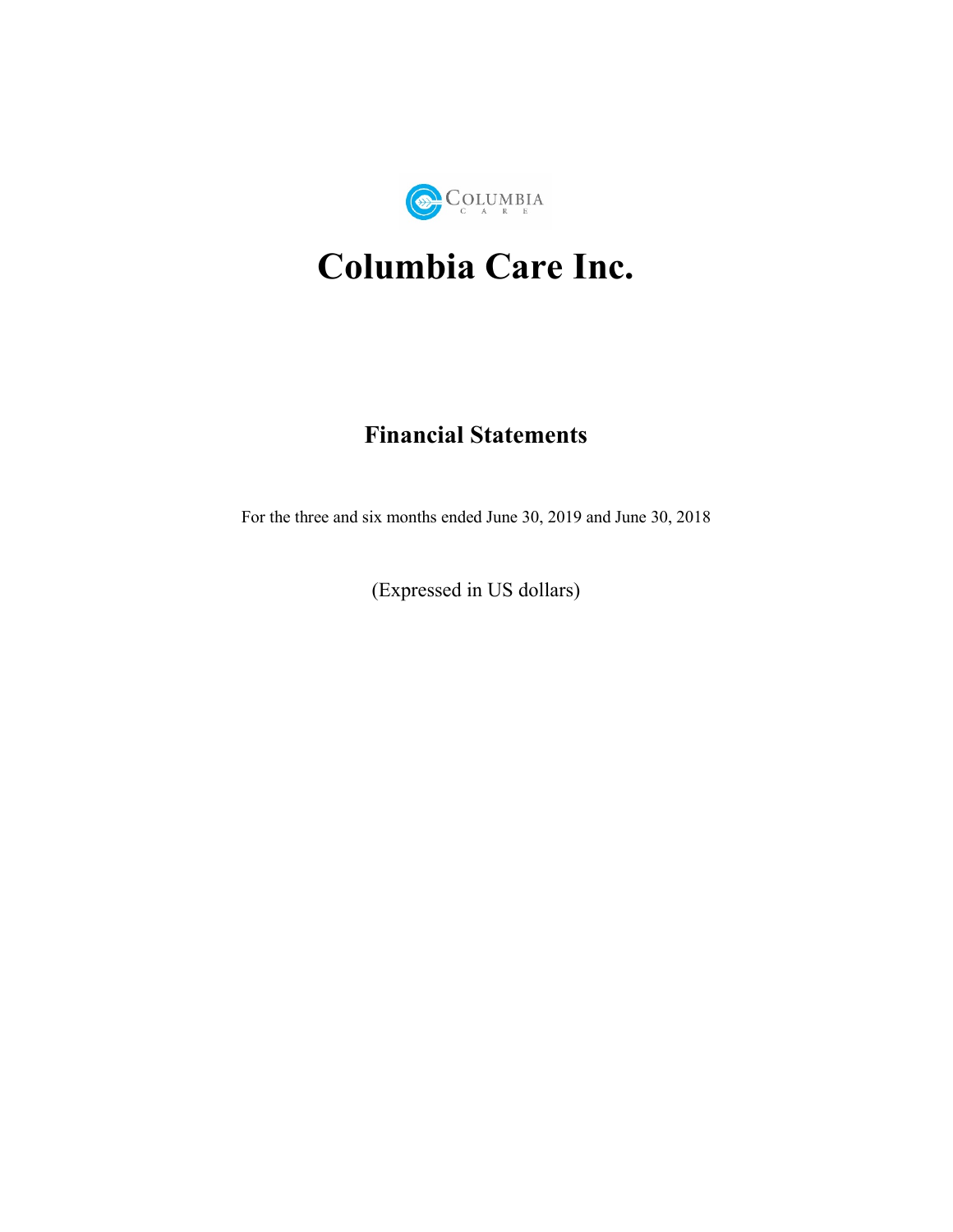#### **COLUMBIA CARE INC.** CONSOLIDATED STATEMENTS OF FINANCIAL POSITION (in thousands)

(expressed in US dollars)

|                                                                                                                                                                                                  | <b>Note</b>     |              | <b>June 30,</b><br>2019                         |              | December 29,<br>2018                           |
|--------------------------------------------------------------------------------------------------------------------------------------------------------------------------------------------------|-----------------|--------------|-------------------------------------------------|--------------|------------------------------------------------|
| <b>Assets</b>                                                                                                                                                                                    |                 |              |                                                 |              |                                                |
| Current assets:                                                                                                                                                                                  |                 |              |                                                 |              |                                                |
| Cash                                                                                                                                                                                             |                 | \$           | 125,310                                         | \$           | 46,241                                         |
| Accounts receivable                                                                                                                                                                              |                 |              | 2,857                                           |              | 904                                            |
| Subscription receivable                                                                                                                                                                          |                 |              |                                                 |              | 42,764                                         |
| Inventory                                                                                                                                                                                        | 6               |              | 60,366                                          |              | 62,157                                         |
| Biological assets                                                                                                                                                                                | $\overline{7}$  |              | 4,648                                           |              | 4,698                                          |
| Prepaid expenses and other current assets                                                                                                                                                        |                 |              | 9,825                                           |              | 3,358                                          |
| Total current assets                                                                                                                                                                             |                 |              | 203,006                                         |              | 160,122                                        |
| Property and equipment                                                                                                                                                                           | 11              |              | 70,350                                          |              | 39,794                                         |
| Right of use assets                                                                                                                                                                              | 17              |              | 35,869                                          |              |                                                |
| Restricted cash                                                                                                                                                                                  | 9               |              | 10,026                                          |              | 11,026                                         |
| Long-term deposits                                                                                                                                                                               | 9               |              | 5,789                                           |              | 4,259                                          |
| Intangible assets                                                                                                                                                                                | 19              |              | 16,235                                          |              | 16,235                                         |
| Other non-current assets                                                                                                                                                                         | 9               |              | 11,343                                          |              | 2,491                                          |
| Total assets                                                                                                                                                                                     |                 | $\mathbb{S}$ | 352,618                                         | $\mathbb S$  | 233,927                                        |
| Accrued expenses<br>Interest payable<br>Payroll liabilities<br>Current portion of lease liability<br>Current portion of long-term debt<br>Other current liabilities<br>Total current liabilities | 17<br>8<br>9,12 |              | 4,429<br>3,493<br>5,192<br>100<br>465<br>22,742 |              | 3,256<br>47<br>2,722<br>4,277<br>979<br>15,309 |
|                                                                                                                                                                                                  |                 |              |                                                 |              |                                                |
| Deferred taxes                                                                                                                                                                                   |                 |              | 4,074                                           |              | 4,362                                          |
| Deferred compensation                                                                                                                                                                            | 15              |              | 13,547                                          |              | 9,805                                          |
| Long-term lease liability                                                                                                                                                                        | 17              |              | 32,242                                          |              |                                                |
| Other long-term liabilities                                                                                                                                                                      | 12              |              | 157                                             |              | 762                                            |
| <b>Total</b> liabilities                                                                                                                                                                         |                 |              | 72,762                                          |              | 30,238                                         |
|                                                                                                                                                                                                  |                 |              |                                                 |              |                                                |
| Equity:                                                                                                                                                                                          |                 |              |                                                 |              |                                                |
| Shareholders' equity                                                                                                                                                                             |                 |              | 279,267                                         |              | 202,752                                        |
| Non-controlling interest                                                                                                                                                                         | 22              |              | 589                                             |              | 937                                            |
| Total equity                                                                                                                                                                                     |                 |              | 279,856                                         |              | 203,689                                        |
| Total liabilities and equity                                                                                                                                                                     |                 | \$           | 352,618                                         | $\mathbb{S}$ | 233,927                                        |

Operations of the Company and going concern (Note 1) Commitments and contingencies (Note 17)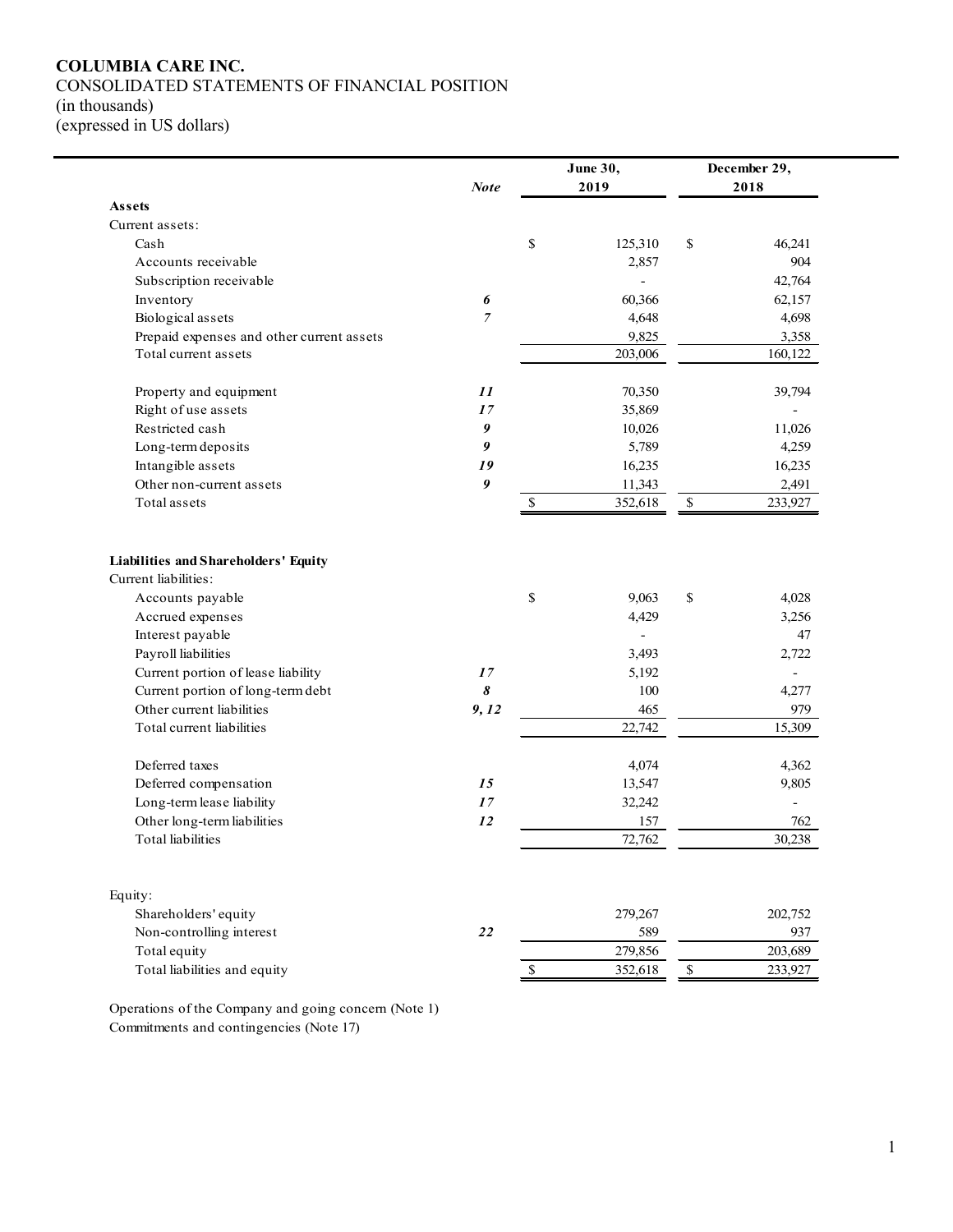# **COLUMBIA CARE INC.** CONSOLIDATED STATEMENTS OF OPERATIONS AND COMPREHENSIVE LOSS

(in thousands, except for share and per share amounts)

(expressed in US dollars)

|                                                                                  |             |    | <b>Three Months Ended</b> |    |                          |               | <b>Six Months Ended</b> |              |                         |
|----------------------------------------------------------------------------------|-------------|----|---------------------------|----|--------------------------|---------------|-------------------------|--------------|-------------------------|
|                                                                                  | <b>Note</b> |    | June 30,<br>2019          |    | June 30,<br>2018         |               | <b>June 30,</b><br>2019 |              | <b>June 30,</b><br>2018 |
| Revenues, net                                                                    |             | S  | 19,297                    | S  | 9,571                    | <sup>\$</sup> | 32,167                  | S            | 18,420                  |
| Production costs                                                                 |             |    | (13,868)                  |    | (4,196)                  |               | (22, 337)               |              | (9,632)                 |
| Gross profit before fair value adjustments                                       |             |    | 5,429                     |    | 5,375                    |               | 9,830                   |              | 8,788                   |
| Fair value adjustments:                                                          |             |    |                           |    |                          |               |                         |              |                         |
| Change in fair value of biological assets included in inventory sold             | 7           |    | (11, 373)                 |    | (14, 498)                |               | (23,229)                |              | (26,239)                |
| Unrealized gain on changes in fair value of biological assets and inventory      | 7           |    | 11,178                    |    | 14,313                   |               | 16,430                  |              | 23,858                  |
| Total fair value adjustments                                                     |             |    | (195)                     |    | (185)                    |               | (6,799)                 |              | (2,381)                 |
| Gross margin                                                                     |             |    | 5,234                     |    | 5,190                    |               | 3,031                   |              | 6,407                   |
| Operating expenses:                                                              |             |    |                           |    |                          |               |                         |              |                         |
| Selling, general and administrative                                              |             |    | 21,041                    |    | 7,906                    |               | 38,734                  |              | 14,569                  |
| Share-based compensation                                                         |             |    | 7,157                     |    | (180)                    |               | 11,389                  |              | 2,608                   |
| Listing fee expense                                                              |             |    | 11,071                    |    | $\overline{\phantom{a}}$ |               | 11,071                  |              | $\sim$                  |
| Total operating expenses                                                         |             |    | (39,269)                  |    | (7, 726)                 |               | (61, 194)               |              | (17, 177)               |
| Loss from operations                                                             |             |    | (34,035)                  |    | (2, 536)                 |               | (58, 163)               |              | (10,770)                |
| Other expense:                                                                   |             |    |                           |    |                          |               |                         |              |                         |
| Interest expense, net                                                            |             |    | (378)                     |    | (846)                    |               | (825)                   |              | (1, 565)                |
| Other income (expense), net                                                      |             |    | 1,049                     |    | (331)                    |               | 1,107                   |              | (356)                   |
| Total other income (expense)                                                     |             |    | 671                       |    | (1,177)                  |               | 282                     |              | (1,921)                 |
| Loss before provision for income taxes                                           |             |    | (33,364)                  |    | (3,713)                  |               | (57, 881)               |              | (12,691)                |
| Provision for income tax expense                                                 |             |    | (354)                     |    | (517)                    |               | (969)                   |              | (1,236)                 |
| Net loss and comprehensive loss                                                  |             |    | (33,718)                  |    | (4,230)                  |               | (58, 850)               |              | (13, 927)               |
| Net loss attributable to non-controlling interests                               | 22          |    | (76)                      |    | (206)                    |               | (348)                   |              | (467)                   |
| Net loss attributable to shareholders                                            |             |    | (33, 642)                 | S  | (4,024)                  | \$            | (58, 502)               | S            | (13,460)                |
| Weighted-average number of shares used in earnings per share - basic and diluted |             |    | 210,339,867               |    | 161.230.378              |               | 203,353,542             |              | 159,983,159             |
| Earnings attributable to shares (basic and diluted)                              |             | \$ | (0.16)                    | \$ | (0.02)                   | \$            | (0.29)                  | $\mathbb{S}$ | (0.08)                  |

The accompanying notes are an integral part of these consolidated financial statements.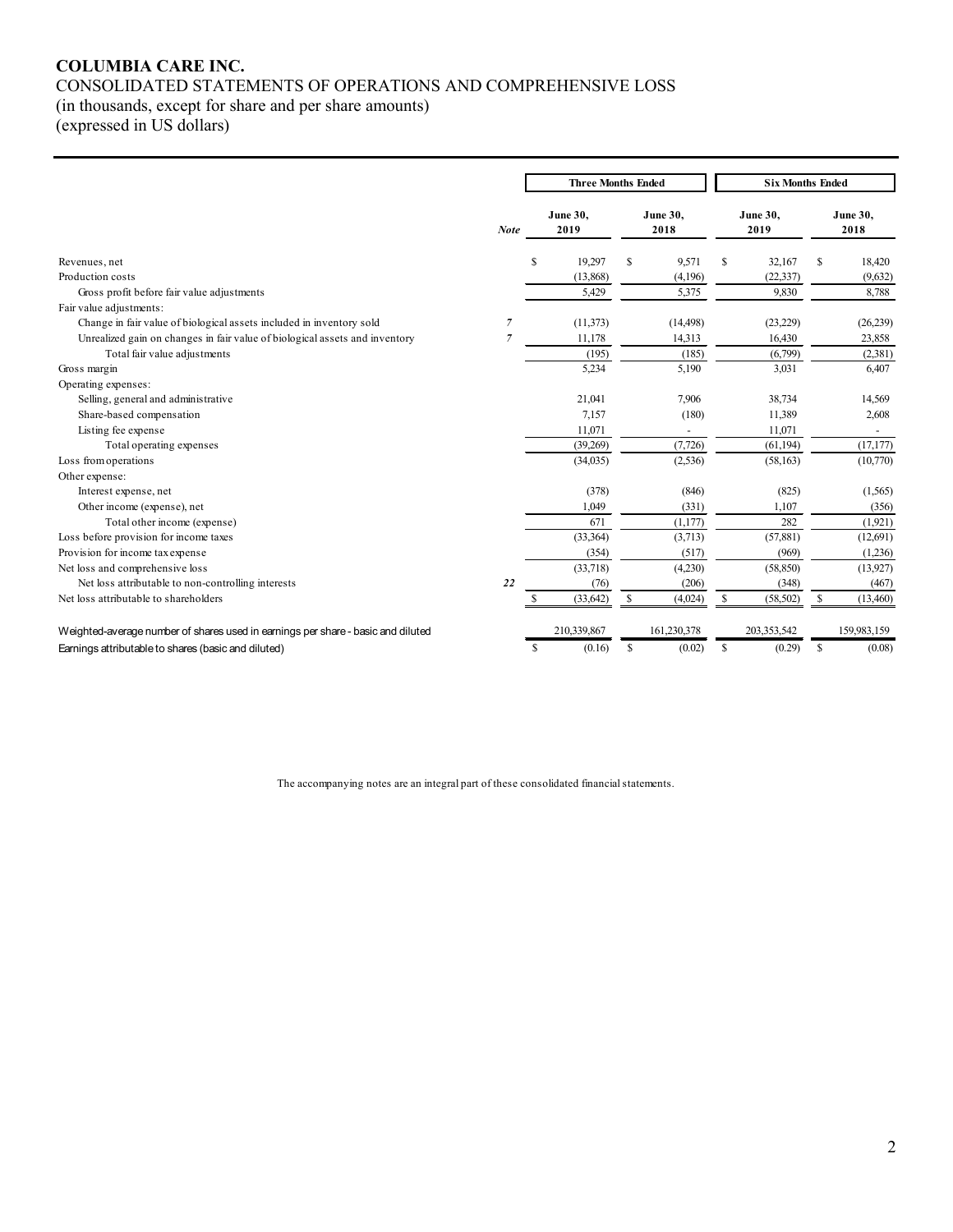# **COLUMBIA CARE INC.** CONSOLIDATED STATEMENTS OF CHANGES IN EQUITY

(in thousands)

(expressed in US dollars)

|                                          |                | <b>Share Capital</b> |    |               |               | <b>Treasury Shares</b> |        |    |                 |    |           |      | <b>Total Columbia Care</b><br>Inc. Shareholders' |      | <b>Non-Controlling</b><br><b>Interest</b> |     | <b>Total</b><br>Shareholders' |
|------------------------------------------|----------------|----------------------|----|---------------|---------------|------------------------|--------|----|-----------------|----|-----------|------|--------------------------------------------------|------|-------------------------------------------|-----|-------------------------------|
|                                          | <b>Units</b>   | <b>Shares</b>        |    | <b>Amount</b> | <b>Shares</b> |                        | Amount |    | <b>Reserves</b> |    | Deficit   |      | Equity                                           |      | (Note 22)                                 |     | <b>Equity</b>                 |
|                                          |                |                      |    |               |               |                        |        |    |                 |    |           |      |                                                  |      |                                           |     |                               |
| Balance as of December 30, 2017          | 12,230,853     |                      | S  | 81,954        |               | S                      |        | S. | 13,643          | S  | (27, 645) | S.   | 67,952                                           | S    | $(3,431)$ \$                              |     | 64,521                        |
| Private placements                       | 179,106        |                      |    | 14,874        |               |                        |        |    |                 |    |           |      | 14,874                                           |      |                                           |     | 14,874                        |
| Debt conversion and settlement           | 83,345         |                      |    | 5,807         |               |                        |        |    |                 |    |           |      | 5,807                                            |      |                                           |     | 5,807                         |
| Warrants exercised                       | 12,820         |                      |    | 541           |               |                        |        |    | (541)           |    |           |      |                                                  |      |                                           |     |                               |
| Acquisition of Mission Bay               |                |                      |    |               |               |                        |        |    |                 |    | (2,361)   |      | (2,361)                                          |      | 361                                       |     | (2,000)                       |
| Equity-based compensation                |                |                      |    |               |               |                        |        |    | 504             |    |           |      | 504                                              |      |                                           |     | 504                           |
| Equity component of convertible debt     |                |                      |    | 515           |               |                        |        |    |                 |    |           |      | 515                                              |      |                                           |     | 515                           |
| Net loss                                 |                |                      |    |               |               |                        |        |    |                 |    | (13, 460) |      | (13,460)                                         |      | (467)                                     |     | (13,927)                      |
| Balance as of June 30, 2018              | 12,506,124     | $\sim$               | S  | 103,691       |               |                        |        |    | 13,606          |    | (43, 466) | - \$ | 73,831                                           | - \$ | (3,537)                                   | - S | 70,294                        |
|                                          |                |                      |    |               |               |                        |        |    |                 |    |           |      |                                                  |      |                                           |     |                               |
| Balance as of December 29, 2018          | 14,449,736     |                      | -8 | 245,658       |               | S                      |        | S. | 25,897          | -8 | (68, 803) | -S   | 202,752                                          | -S   | 937                                       | S.  | 203,689                       |
| Debt conversion and settlement           | 27,561         |                      |    | 2,537         |               |                        |        |    |                 |    |           |      | 2,537                                            |      |                                           |     | 2,537                         |
| Warrants exercised                       | 159,325        |                      |    |               |               |                        |        |    | $\overline{2}$  |    |           |      |                                                  |      |                                           |     | $\overline{2}$                |
| Unit issue costs                         | 2,490          |                      |    |               |               |                        |        |    |                 |    |           |      |                                                  |      |                                           |     |                               |
| Equity-based compensation                |                |                      |    |               |               |                        |        |    | 7,648           |    |           |      | 7,648                                            |      |                                           |     | 7,648                         |
| Conversion of units and profit interests | (14, 639, 112) | 196,901,118          |    |               |               |                        |        |    |                 |    |           |      |                                                  |      |                                           |     |                               |
| Issuance of shares in connection with    |                |                      |    |               |               |                        |        |    |                 |    |           |      |                                                  |      |                                           |     |                               |
| private placement                        |                | 19,077,096           |    | 111,339       |               |                        |        |    | 19,925          |    |           |      | 131,264                                          |      |                                           |     | 131,264                       |
| Share issuance costs                     |                |                      |    | (5,598)       |               |                        |        |    |                 |    |           |      | (5,598)                                          |      |                                           |     | (5,598)                       |
| Cancellation of shares                   |                | (40, 688)            |    |               |               |                        |        |    |                 |    |           |      |                                                  |      |                                           |     |                               |
| Repurchase of shares                     |                |                      |    | ÷             | 124,429       |                        | (836)  |    |                 |    |           |      | (836)                                            |      |                                           |     | (836)                         |
| Net loss                                 |                |                      |    |               |               |                        |        |    |                 |    | (58, 502) |      | (58, 502)                                        |      | (348)                                     |     | (58, 850)                     |
| Balance as of June 30, 2019              |                | 215,937,526          | -S | 353,936       | 124,429       | S.                     | (836)  | -S | 53.472          | S. | (127,305) | -S   | 279,267                                          | -S   | 589                                       | S   | 279.856                       |

The accompanying notes are an integral part of these consolidated financial statements.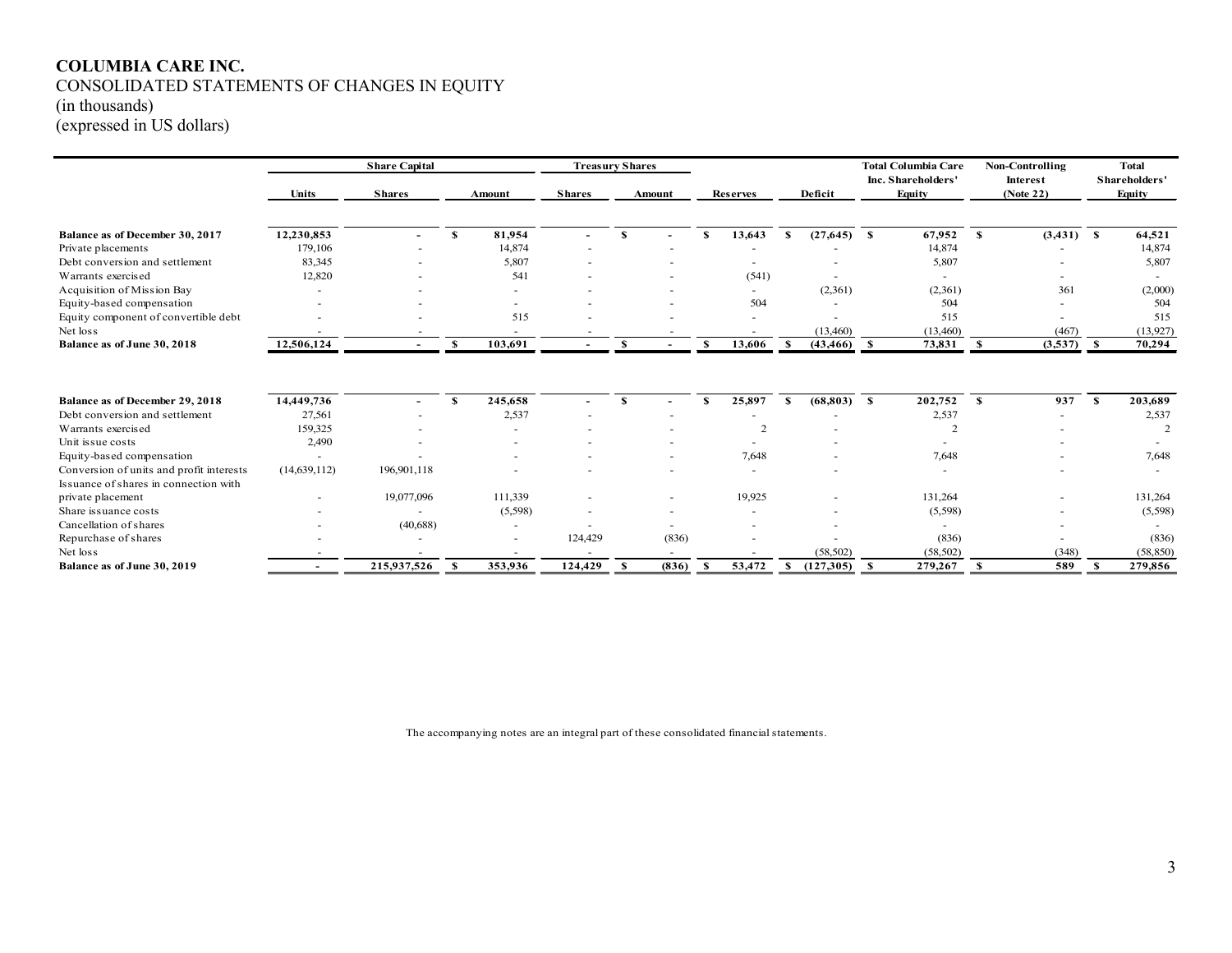#### **COLUMBIA CARE INC.** CONSOLIDATED STATEMENTS OF CASH FLOWS (in thousands) (expressed in US dollars)

|                                                                                           |             | <b>Six Months Ended</b> |                          |              |                          |  |
|-------------------------------------------------------------------------------------------|-------------|-------------------------|--------------------------|--------------|--------------------------|--|
|                                                                                           | <b>Note</b> |                         | June 30,<br>2019         |              | June 30,<br>2018         |  |
| Cash flows from operating activities:                                                     |             |                         |                          |              |                          |  |
| Net loss                                                                                  |             | \$                      | (58, 850)                | \$           | (13, 927)                |  |
| Adjustments to reconcile net loss to net cash provided by (used in) operating activities: |             |                         |                          |              |                          |  |
| Depreciation and amortization                                                             |             |                         | 6,029                    |              | 2,148                    |  |
| Equity-based compensation                                                                 | 15          |                         | 7,648                    |              | 504                      |  |
| Deferred compensation                                                                     | 15          |                         | 3,741                    |              | 2,104                    |  |
| Change in fair value of derivative liability                                              |             |                         | $\overline{\phantom{a}}$ |              | 26                       |  |
| Debt amortization expense                                                                 |             |                         | 18                       |              | 416                      |  |
| Listing expense                                                                           | 5           |                         | 11,071                   |              |                          |  |
| Change in fair value of biological assets                                                 |             |                         | 6,799                    |              | 2,381                    |  |
| Deferred taxes                                                                            |             |                         | (288)                    |              |                          |  |
| Provision for obsolete inventory                                                          |             |                         | 369                      |              |                          |  |
| Changes in operating assets and liabilities                                               |             |                         |                          |              |                          |  |
| Accounts receivable                                                                       |             |                         | (1,954)                  |              | (1,198)                  |  |
| Biological assets                                                                         |             |                         | (6,748)                  |              | (4,318)                  |  |
| Inventory                                                                                 |             |                         | 1,422                    |              | 1,222                    |  |
| Prepaid expenses and other current assets                                                 |             |                         | (4,625)                  |              | (677)                    |  |
| Other assets                                                                              |             |                         | (47,161)                 |              | (42)                     |  |
| Accounts payable, accrued expenses and other current liabilities                          |             |                         | 6,537                    |              | (2,259)                  |  |
| Other long-term liabilities                                                               |             |                         | 33,698                   |              | (495)                    |  |
| Net cash used in operating activities                                                     |             |                         | (42, 294)                |              | (14, 115)                |  |
| Cash flows from investing activities:                                                     |             |                         |                          |              |                          |  |
| Purchases of property and equipment                                                       |             |                         | (28, 587)                |              | (4,391)                  |  |
| Purchase of Mission Bay                                                                   |             |                         |                          |              | (2,000)                  |  |
| Cash paid for investments                                                                 |             |                         | (446)                    |              | $\overline{\phantom{a}}$ |  |
| Cash paid for deposits                                                                    |             |                         | (4,131)                  |              | (42)                     |  |
| Cash received from short-term deposits                                                    |             |                         | 1,759                    |              | 500                      |  |
| Net cash used in investing activities                                                     |             |                         | (31, 405)                |              | (5,933)                  |  |
| Cash flows from financing activities:                                                     |             |                         |                          |              |                          |  |
| Issuance of common shares, net of issuance costs                                          | 5           |                         | 114,595                  |              |                          |  |
| Net proceeds from issuance of common units and warrants                                   |             |                         | 42,764                   |              | 14,874                   |  |
| Net proceeds from issuance of debt                                                        |             |                         |                          |              | 6,482                    |  |
| Repurchase of common shares                                                               | 13          |                         | (836)                    |              |                          |  |
| Payment of lease liabilities                                                              | 17          |                         | (2,062)                  |              |                          |  |
| Exercise of warrants                                                                      | 14          |                         | $\overline{c}$           |              |                          |  |
| Repayment of debt                                                                         | 8           |                         | (1,695)                  |              |                          |  |
| Net cash provided by financing activities                                                 |             |                         | 152,768                  |              | 21,356                   |  |
| Net increase in cash                                                                      |             |                         | 79,069                   |              | 1,308                    |  |
| Cash at beginning of the period                                                           |             |                         | 46,241                   |              | 13,297                   |  |
| Cash at end of period                                                                     |             | \$                      | 125,310                  | $\mathbb{S}$ | 14,605                   |  |
| Supplemental disclosure of cash flow information:                                         |             |                         |                          |              |                          |  |
| Cash paid for interest on other obligations                                               |             | \$                      | 98                       | \$           | 797                      |  |
| Cash paid for interest on lease obligations                                               |             | \$                      | 1,161                    | \$           |                          |  |
| Cash paid for income taxes                                                                |             | \$                      | 1,471                    | \$           | 3,201                    |  |
| Supplemental disclosure of non-cash investing and financing activities:                   |             |                         |                          |              |                          |  |
| Non-cash fixed asset additions within accounts payable and accrued expenses               |             | \$                      | 5,110                    | \$           | 663                      |  |
| Conversion of convertible debt and accrued interest to equity                             |             | \$                      | 2,537                    | \$           | 5,807                    |  |
| Equity component of convertible debt                                                      |             | \$                      | $\overline{\phantom{a}}$ | \$           | 515                      |  |
|                                                                                           |             |                         |                          |              |                          |  |

The accompanying notes are an integral part of these consolidated financial statements.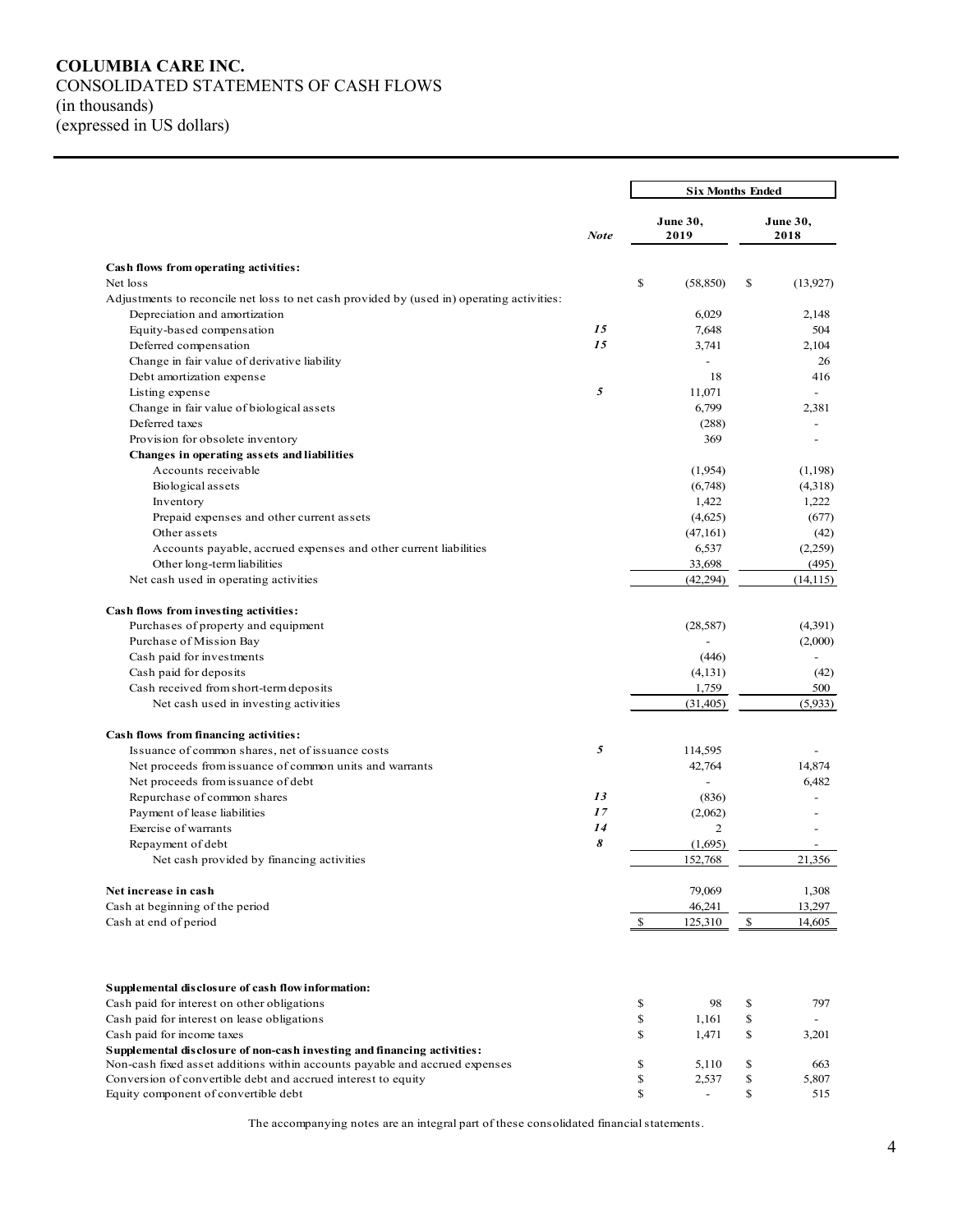# **1. OPERATIONS OF THE COMPANY**

Columbia Care Inc. ("the Company" or "the Parent"), formerly known as Canaccord Genuity Growth Company ("CGGC"), was incorporated under the laws of the Province of Ontario on August 13, 2018. The Company's principal mission is to improve lives through the provision of medicinal cannabis and derivative products to qualified patients and consumers. The head office and principal address of the Company is 745 Fifth Ave. Suite 1701, New York, New York 10151. The Company's registered and records office address is 666 Burrard St #1700, Vancouver, British Columbia V6C 2X8.

On April 26, 2019, the Company completed a reverse takeover ("RTO") transaction and private placement further described in Note 5. Following the transaction, the Company's common shares were listed on the Aequitas NEO exchange under the symbol "CCHW". As of the time of this report, the Company's common shares are also listed on the OTCQX Best Market under the symbol "CCHWF" and on the Frankfurt Stock Exchange under the symbol "3LP".

The Company is currently licensed to operate in 15 jurisdictions in the United States and the European Union.

# **2. BASIS OF ACCOUNTING**

These interim financial statements have been prepared in accordance with International Accounting Standards ("IAS") 34, Interim Financial Reporting, as issued by the International Accounting Standards Board ("IASB") and should be read in conjunction with the Company's last annual consolidated financial statements as of and for the year ended December 29, 2018. They do not include all the information required for a complete set of International Financial Reporting Standards ("IFRS") financial statements. However, selected explanatory notes are included to explain events and transactions that are significant to an understanding of the changes in the Company's financial position and performance since its most recent annual financial statements. The financial statements are presented in U.S. dollars. The Canadian dollar serves as the functional currency of the Parent. The Company's subsidiaries all have the U.S. Dollar as their functional currency.

Subsequent to the issuance of its annual consolidated financial statements as of and for the year ended December 29, 2018, the Company adopted IFRS 16 and IFRIC 23. Changes to significant accounting policies are described in Note 4.

These interim financial statements were authorised for issue by the Company's board of directors on August 5, 2019.

# **3. SIGNIFICANT ACCOUNTING JUDGMENTS, ESTIMATES AND ASSUMPTIONS**

The preparation of the Company's interim financial statements requires management to make judgments, estimates and assumptions that affect the application of policies and reported amounts of assets and liabilities, and revenue and expenses. Actual results may differ from these estimates. The estimates and underlying assumptions are reviewed on an ongoing basis. Revisions to accounting estimates are recognised in the period in which the estimate is revised if the revision affects only that period or in the period of the revision and future periods if the revision affects both current and future periods.

The significant judgements made by management in applying the Company's accounting policies and the key sources of estimation uncertainty were the same as those described in the last annual financial statements, except for new significant judgements and key sources of estimation uncertainty related to the application of IFRS 16 and IFRIC 23, which are described in Note 4.

#### **4. CHANGES IN SIGNIFICANT ACCOUNTING POLICIES**

Except as described below, the accounting policies applied in these interim financial statements are the same as those applied in the Company's consolidated financial statements as of and for the year ended December 29, 2018.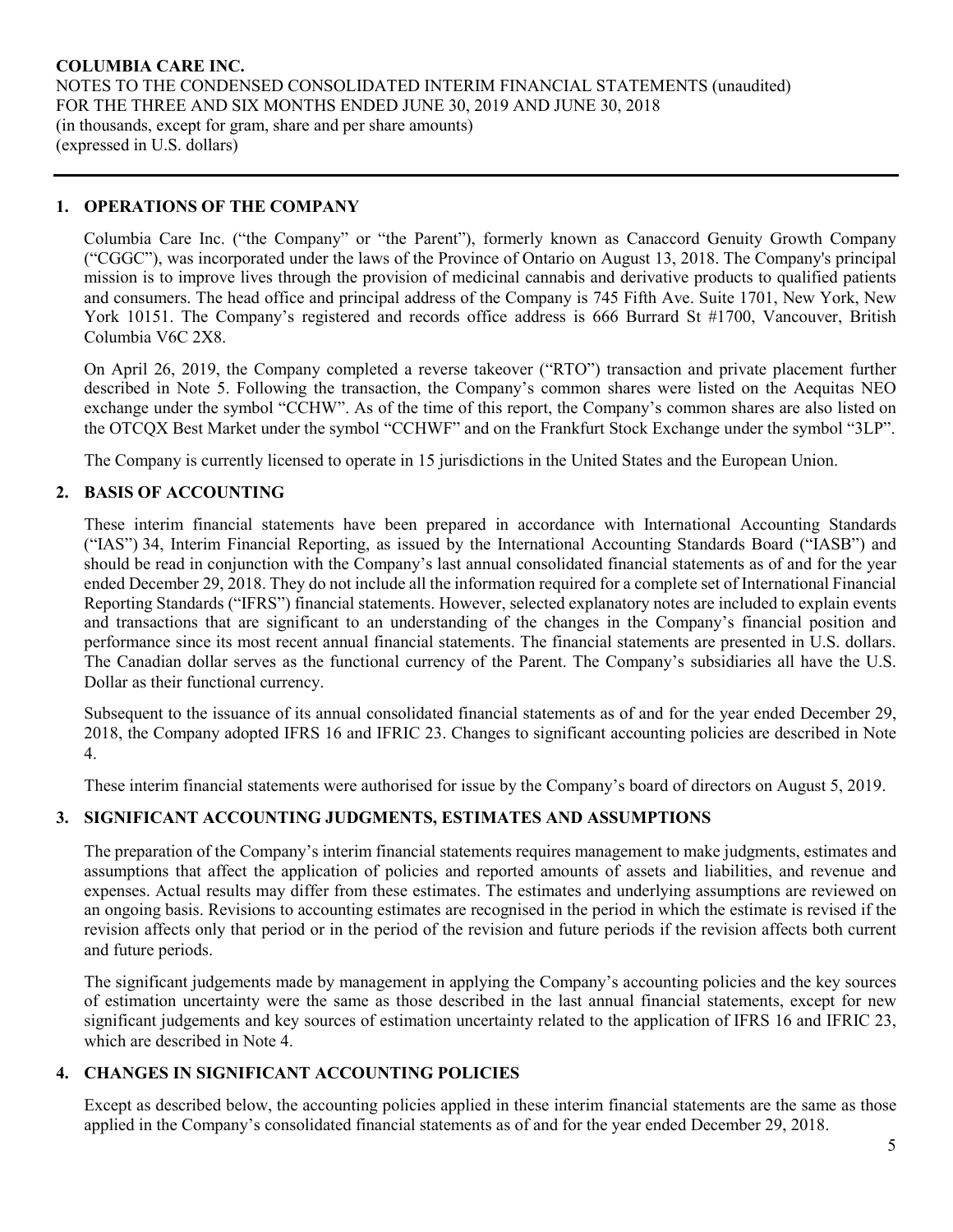The changes in accounting policies are also expected to be reflected in the Company's consolidated financial statements as of and for the year ending December 31, 2019.

# *IFRS 16, Leases*

IFRS 16, *Leases* was issued by the IASB in January 2016. It replaced IAS 17, Leases, for reporting periods beginning on or after January 1, 2019. The Company has adopted IFRS 16 retrospectively with the cumulative effect of initially applying the standard recognized at the date of initial application. Accordingly, the Company has not restated comparative information and has instead recognized the cumulative effect of applying IFRS 16 as an adjustment to the opening balance sheet at the date of initial application. The Company applies the standard only to leases which were previously identified as leases under IAS 17 and IFRIC 4 in accordance with the practical expedient allowed under the standard. The Company's lease arrangements are comprised primarily of building and office leases. The adoption of this standard results in almost all leases being recognized on the balance sheet, except for short-term and low-value leases. As at January 1, 2019, the Company recognized lease assets of \$35,070, a corresponding lease liability of \$35,737, and derecognized deferred rent of \$713 and prepaid expenses of \$46.

At inception of a contract, the Company assesses whether a contract conveys the right to control the use of an identified asset for a period in exchange for consideration, in which case it is classified as a lease. The Company recognizes a right-of-use asset (lease asset) and a lease liability at the lease commencement date. The asset is initially measured at cost, which comprises the initial amount of the lease liability adjusted for any lease payments made at or before the commencement date, plus any initial direct costs incurred and an estimate of costs to restore the underlying asset, less any lease incentives received. The lease asset is subsequently depreciated using the straight-line method from the commencement date to the end of the useful life of the right-of-use asset, considered to be indicated by the lease term. The lease asset is periodically adjusted for certain remeasurements of the lease liability and impairment losses (if any). The lease liability is initially measured at the present value of outstanding lease payments, discounted using the interest rate implicit in the lease or, if that rate cannot be readily determined, the Company's incremental borrowing rate. The lease liability is measured at amortized cost using the effective interest method and is remeasured when there is a change in future lease payments arising from a change in an index or rate or if the Company changes its assessment of whether it will exercise a purchase, extension or termination option. A corresponding adjustment is made to the carrying amount of the right-of-use asset with any excess over the carrying amount of the asset being recognized in profit or loss. The Company has elected not to recognize lease assets and lease liabilities for short-term leases (leases with a term of 12 months or less) and leases of low-value assets. The Company recognizes the lease payments associated with these leases as an expense on a straight-line basis over the lease term.

# *IFRIC 23, Taxes*

In June 2017, the IASB issued IFRIC 23, *Uncertainty over Income Tax Treatments*, which aims to reduce diversity in how companies recognize and measure a tax liability or tax asset when there is uncertainty over income tax treatments. The standard is to be applied to the determination of taxable profit (tax loss), tax bases, unused tax losses, unused tax credits and tax rates, when there is uncertainty over income tax treatments under IAS 12. The Company adopted IFRIC 23 as of January 1, 2019, with no significant impact to the consolidated interim financial statements on adoption of this IFRS.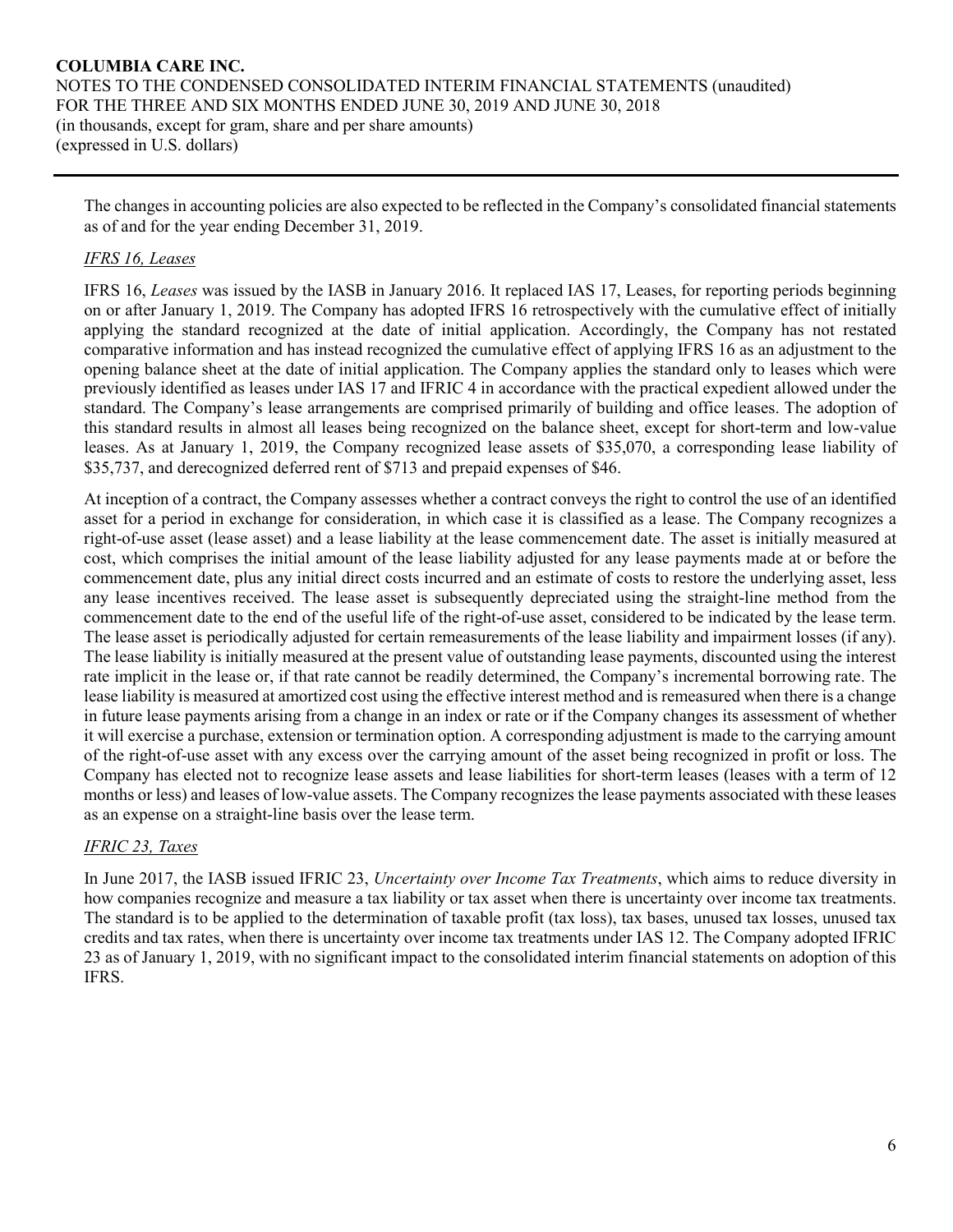# **5. REVERSE TAKEOVER TRANSACTION**

On November 21, 2018, CGGC entered into a merger agreement with Columbia Care LLC (the "Merger Agreement"). On April 26, 2019, (the "Acquisition Date") the Company completed the merger. Under the terms of the Merger Agreement, CGGC acquired 100% of the issued and outstanding ownership interests of Columbia Care LLC, which was paid via an exchange of common shares or proportionate voting shares in the capital of CGGC. Prior to the merger CGGC consolidated the common shares on a one for three basis and changed its name to Columbia Care Inc. Following the merger, Columbia Care LLC became a single-member partnership, wholly owned by the Company.

While CGGC was the legal acquirer of Columbia Care LLC, the acquisition has been treated as a reverse asset acquisition and therefore, Columbia Care LLC has been identified as the acquirer for accounting purposes. As CGGC does not meet the definition of a business under IFRS, the acquisition is outside the scope of IFRS 3, *Business Combinations*, and it is accounted for as a share-based payment transaction in accordance with IFRS 2, *Share-based Payments* ("IFRS 2"). Under IFRS 2, the transaction was measured at the fair value of the shares deemed to have been issued by Columbia Care LLC in order for the ownership interest in the combined entity to be the same as if the transaction had taken the legal form of Columbia Care LLC acquiring 100% of CGGC. Any difference in the fair value of the shares deemed to have been issued by Columbia Care LLC and the fair value of CGGC's identifiable net assets acquired and liabilities assumed represents the value of the public listing received by Columbia Care LLC. The identifiable assets acquired and liabilities of CGGC assumed by Columbia Care LLC were based on their respective fair values at the Acquisition Date and were paid as follows:

| Net assets acquired<br>Cash                                                                                                     | S | 120,193           |
|---------------------------------------------------------------------------------------------------------------------------------|---|-------------------|
| <b>Consideration paid</b><br>19,077,096 common shares held by CGGC shareholders<br>5,394,944 warrants held by CGGC shareholders |   | 111,339<br>19,925 |
|                                                                                                                                 |   | 131,264           |
| Value attributable to obtaining a listing status                                                                                | S | 11.071            |

The fair value of the common shares and warrants included in the consideration paid of \$131,264 was determined based on the independent valuation of the Company's shares and the percentage ownership of CGGC shareholders, on a diluted basis, on the Acquisition Date. The fair value of the warrants included in the consideration paid of \$19,925 were calculated using the Black-Scholes model with the following assumptions:

| Expected volatility     | 70%      |
|-------------------------|----------|
| Expected life           | 5.00     |
| Expected dividends      | $0.00\%$ |
| Risk-free interest rate | 1.52%    |

Volatility was estimated by using the average historical volatility of comparable companies from a representative peer group of publicly traded cannabis companies. The expected life in years represents the period of time that warrants issued are expected to remain outstanding. The remaining consideration was allocated to common shares.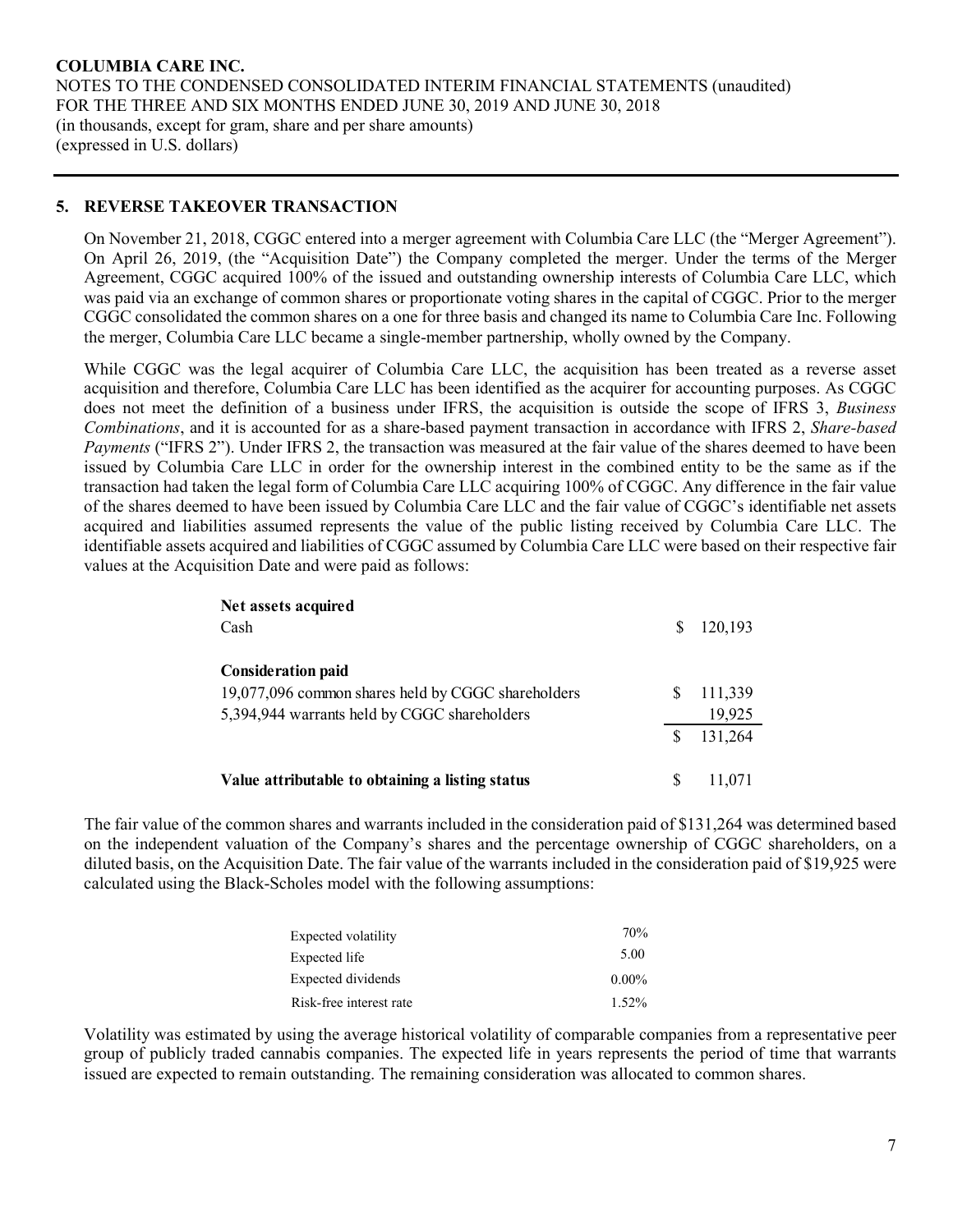# **6. INVENTORY**

Details of the Company's inventory are shown in the table below:

|                                                                  |              |    | <b>Biological asset</b> |    |          |
|------------------------------------------------------------------|--------------|----|-------------------------|----|----------|
|                                                                  | Capitalized  |    | fair value              |    | Carrying |
|                                                                  | cost         |    | adjustment              |    | amount   |
| Work-in-process - cannabis in cures and final vault              | \$<br>3,821  | \$ | 16,106                  | S  | 19,927   |
| Finished goods - dried cannabis, concentrate and edible products | 8,996        |    | 33,056                  |    | 42,052   |
| Accessories and Supplies                                         | 178          |    | ۰                       |    | 178      |
| Carrying amount, December 29, 2018                               | \$<br>12,995 |    | 49,162                  |    | 62,157   |
| Work-in-process - cannabis in cures and final vault              | \$<br>3.192  | S  | 11.212                  | \$ | 14,404   |
| Finished goods - dried cannabis, concentrate and edible products | 13,862       |    | 31,772                  |    | 45,634   |
| Accessories and Supplies                                         | 328          |    | ٠                       |    | 328      |
| Carrying amount, June 30, 2019                                   | \$<br>17,382 |    | 42,984                  |    | 60,366   |

Inventories consist of the capitalized inventory costs and transformation of biological assets. The capitalized cost component of inventories represents the amount of cost before any fair value adjustments transferred to inventory through fair value gains recognised on the transformation of biological assets. The biological asset fair value adjustment is exclusive of any cash outlays and represents the non-cash fair value incremental adjustment arising from the transformation of biological assets transferred to inventory as deemed cost. Together, the capitalized cost and the incremental biological asset fair value adjustments comprise the total carrying amount of inventory.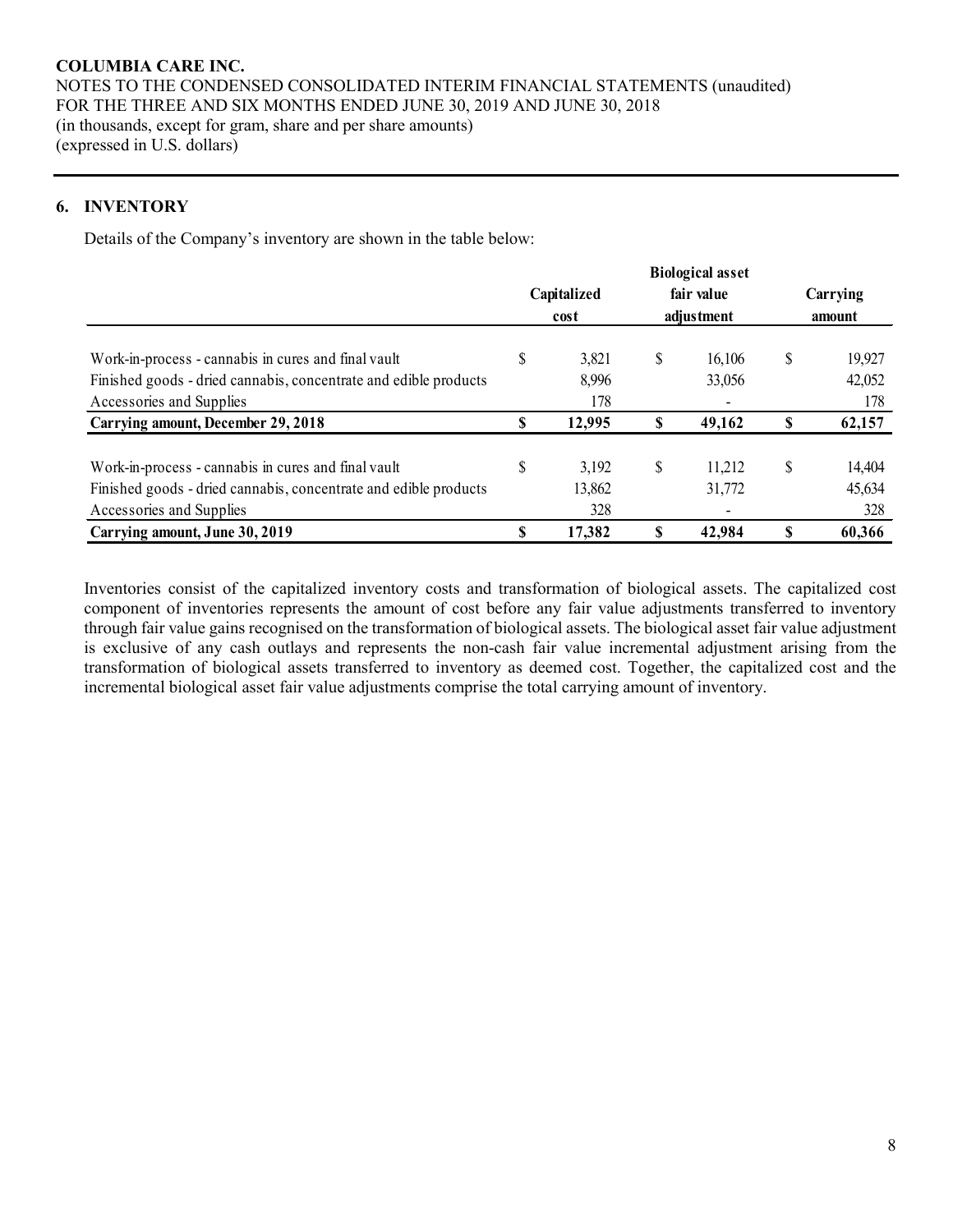# **7. BIOLOGICAL ASSETS**

Biological assets consist of actively growing cannabis plants to be harvested as agricultural produce. The changes in the carrying value of the biological assets are shown in the table below:

| Carrying amount, December 30, 2017        | S | 5,453     |
|-------------------------------------------|---|-----------|
| Changes in fair value less costs to sell  |   |           |
| due to biological transformation          |   | 71,100    |
| Production costs capitalized              |   | 3,330     |
| Transferred to inventories upon harvest   |   | (75, 185) |
| <b>Carrying amount, December 29, 2018</b> | S | 4,698     |
| Changes in fair value less costs to sell  |   |           |
| due to biological transformation          |   | 35,370    |
| Production costs capitalized              |   | 2,166     |
| Transferred to inventories upon harvest   |   | (37,586)  |
| Carrying amount, June 30, 2019            |   | 4,648     |

The Company's biological assets consist of unharvested cannabis plants and are presented at their fair values less costs to sell up to the point of harvest. The valuation of these biological assets is obtained using a specific valuation technique where the inputs are based upon unobservable market data (Level 3 in the fair value hierarchy).

The valuation of biological assets is based on a market approach where fair value at the point of harvest is estimated based on future selling prices less the costs to sell at harvest. For in-process biological assets, the estimated fair value at the point of harvest is adjusted based on the plants' stage of growth. Stage of growth is determined by reference to days remaining to harvest over the average growth cycle.

The Company's estimates are subject to changes that could result from volatility of market prices, unanticipated regulatory changes, harvest yields, loss of crops, changes in estimates and other uncontrollable factors that could significantly affect the future fair value of biological assets.

These estimates include the following assumptions and are based on historical information:

- i. Selling prices per gram were determined by estimating the Company's average selling price for each respective period. The Company's average selling price for the six months ended June 30, 2019 and the year ended December 29, 2018 was \$14.15 and \$13.85 per gram, respectively;
- ii. The stage of plant growth at which point of harvest is determined. As of June 30, 2019, and December 29, 2018, the biological assets were on average 51% and 48% completed, respectively;
- iii. Selling and other fulfillment costs were determined by estimating the Company's average cost per gram, which was \$2.22 and \$2.27 per gram and equivalent gram of cannabis sold as of June 30, 2019 and December 29, 2018, respectively;
- iv. Expected yield per plant varies by strain and is estimated through historical growing results or grower estimate if historical results are not available. The Company's average yield per plant as of June 30, 2019 and December 29, 2018 was 186 grams per plant and 175 grams per plant, respectively.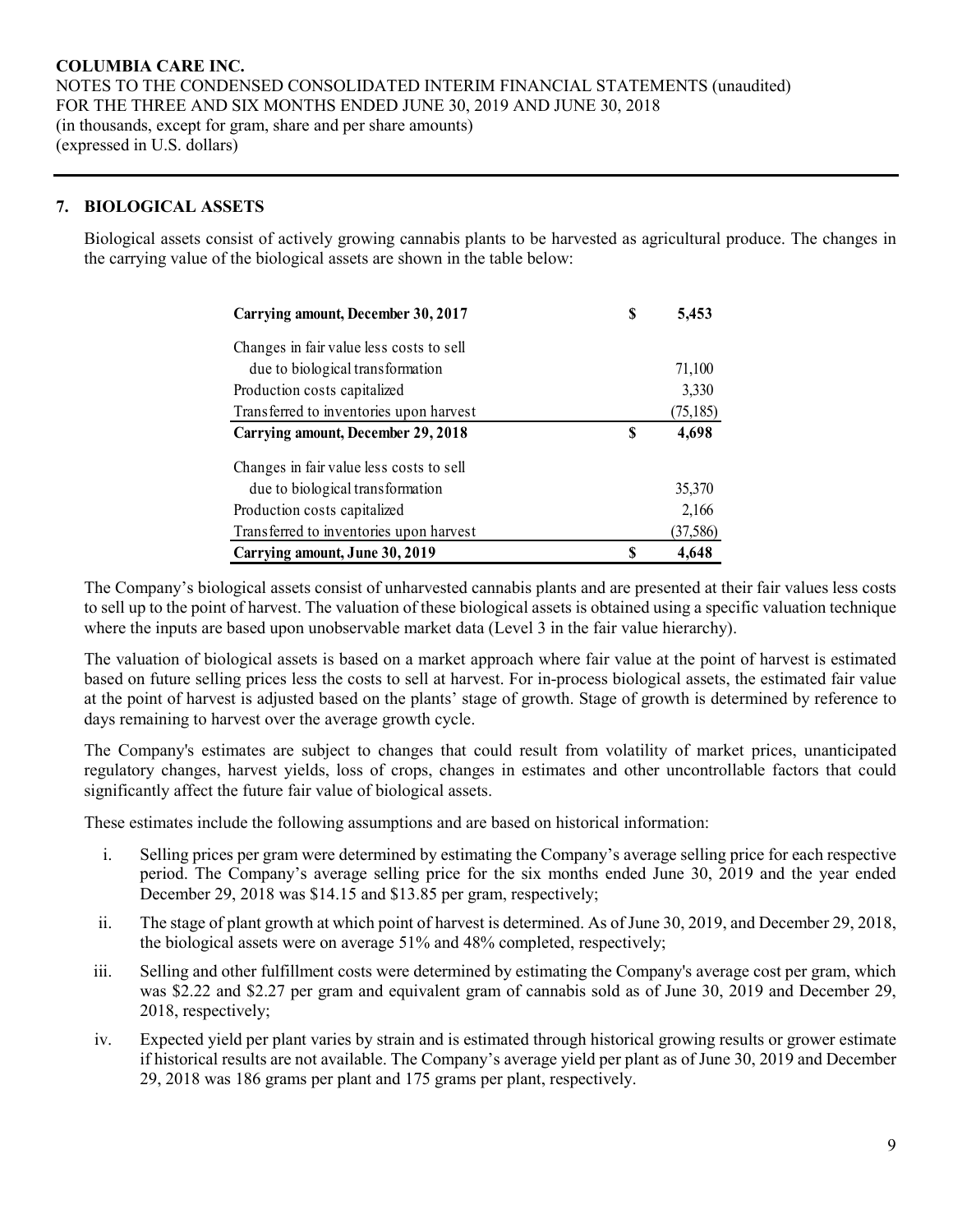Significant unobservable assumptions used in the valuation of biological assets, including the sensitivities on changes in these assumptions and their effect on the fair value of biological assets, are shown in the table below:

|                                             |                                                     |                                  |           | <b>Effect on fair value</b> |      |            |
|---------------------------------------------|-----------------------------------------------------|----------------------------------|-----------|-----------------------------|------|------------|
| Significant inputs \$<br><b>Assumptions</b> | Range of inputs                                     | <b>Sensitivity</b>               | 6/30/2019 |                             |      | 12/29/2018 |
| Selling price per gram                      | \$3.89 to \$78.50 per Increase by \$1.00<br>$gram*$ | per gram                         | S         | 565                         | - \$ | 399        |
| Stage of Growth                             | 17% to 84%                                          | Increase by 5%                   | S         | 432                         | -S   | 434        |
| Selling and other<br>fulfillment costs      | \$0.44 to \$5.13 per<br>pram                        | Increase by \$1.00<br>per gram   | \$        | (576)                       | -S   | (399)      |
| Expected yield per plant                    | 98.24 to 243.79<br>grams per plant                  | Increase by 5<br>grams per plant | S         | 131                         | -8   | 131        |
| Discount rate                               | $7\%$ to 41\%                                       | Increase by 5%                   | S         | 422                         | -S   | (5,740)    |

\*New York State and Florida do not permit dispensaries to sell cannabis flower. Only edibles, tinctures, and solid and semisolid preparations are permitted. The average selling price per gram of \$78.48 per gram, selling and other fulfillment costs of \$6.41 per gram and expected yield per plant of 214.69 grams per plant reflect the conversion of cannabis plant into concentrated products and the associated selling price and selling and other fulfillment costs of concentrated products.

The Company's estimates are subject to change and differences from the anticipated yield will be reflected in the gain or loss on biological assets in future periods.

The Company's estimates and assumptions reflect differences in regulation restrictions applicable to the states in which the Company operates. For states other than New York and Florida, selling prices per gram are calculated upon the Company's average selling price of dried cannabis that does not involve in any extraction or other processing activities to reflect the value of such products up to the point of harvest. For New York and Florida, where only sales of concentrate products and edible products are permitted, selling prices per gram and yield per plant are calculated based on the Company's average selling price of concentrate products and dry weight equivalent grams of such products in the fair value calculation.

The Company's biological assets produced 1,187,378 grams and 743,396 grams of dried cannabis for the three months ended June 30, 2019 and 2018, respectively, and 2,408,107 grams and 1,214,353 grams of dried cannabis for the six months ended June 30, 2019 and 2018, respectively.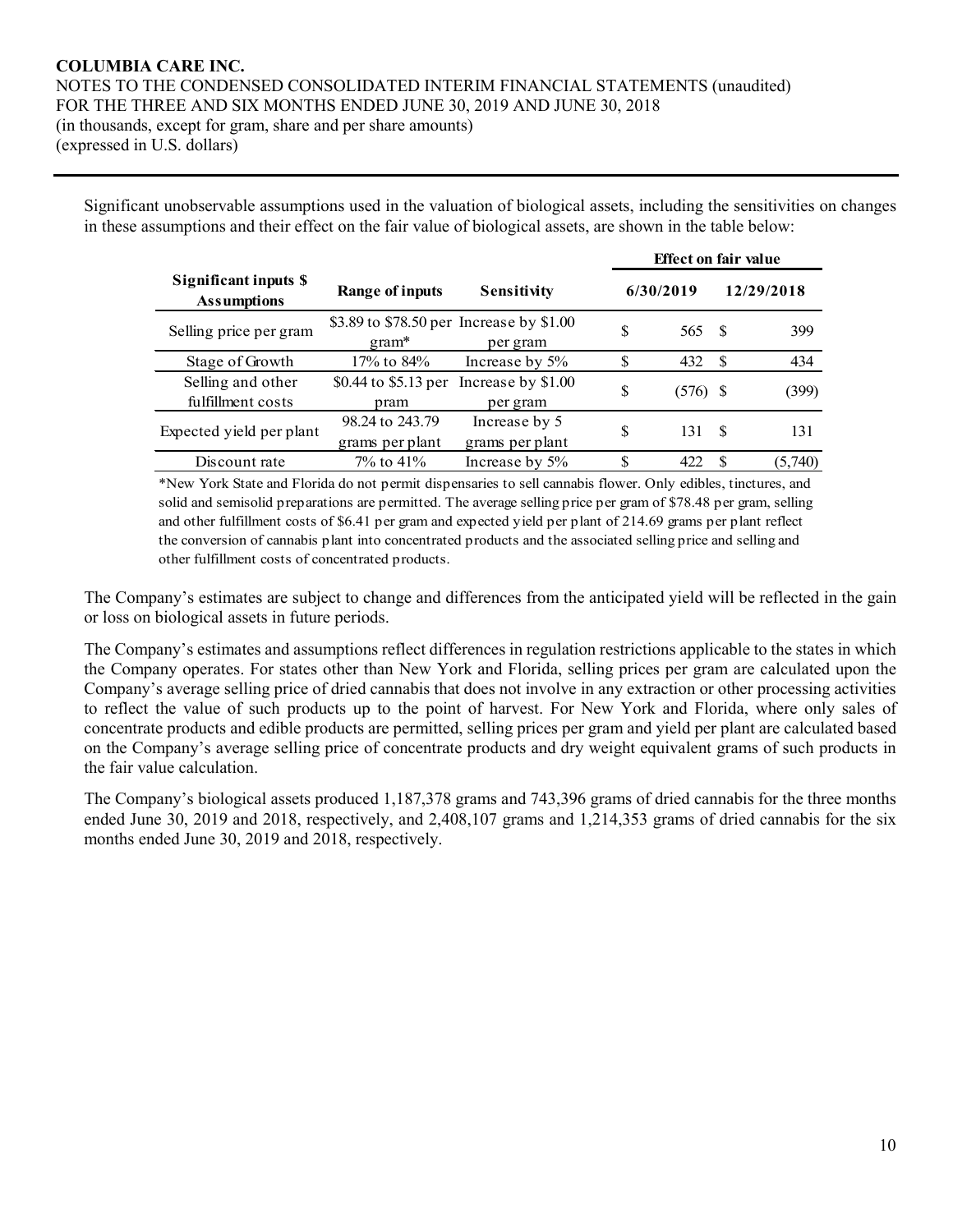# **8. CURRENT AND LONG-TERM DEBT**

Current and long-term obligations, net of original issuance discount, are shown in the table below:

|                                    | <b>June 30,</b><br>2019 | December 29,<br>2018 |         |  |
|------------------------------------|-------------------------|----------------------|---------|--|
| Working capital line               |                         |                      | 300     |  |
| Term debt                          |                         |                      |         |  |
| Real Estate debt at 7% interest    |                         |                      | 3,777   |  |
| Note Payable, non-interest bearing | 100                     |                      | 200     |  |
| Total Term debt                    | 100                     |                      | 3,977   |  |
| Total debt                         | \$<br>100               | \$                   | 4,277   |  |
| Less current portion               | (100)                   |                      | (4,277) |  |
| Long term portion                  |                         |                      |         |  |

Annual maturities of the Company's debts, net of original issuance discount, are shown in the table below:

| Year ending                  | <b>Scheduled Maturities</b> |
|------------------------------|-----------------------------|
| December 31, 2019            | 100                         |
| Thereafter                   |                             |
| Total future debt maturities |                             |
|                              |                             |

# *Working Capital Loan*

In July 2016, the Company obtained a working capital loan of \$950 from various lenders (the "Working Capital Loan"). The Working Capital Loan had a stated interest rate of 10% and a maturity date of July 11, 2019. The Working Capital Loan was unsecured. Interest was paid in cash arrears commencing on July 31, 2018 and on each quarterly anniversary thereafter. The Company was permitted to prepay the loans, in whole or in part, upon not less than three business days prior with written notice.

The Company repaid \$650 to various lenders in December 2018. The remaining \$300 was paid in January 2019.

Interest expense for the three and six months ended June 30, 2018, was \$24 and \$48, respectively.

# *Term Debt*

# *Real Estate Debt*

In January 2016, the Company entered into a loan and security agreement (the "Agreement") with various individuals for loans in the aggregate amount of \$10,000. The Agreement had a stated interest rate of 7% with a maturity date of January 25, 2019. The aggregate principal amount of the loans per an amendment dated March 31, 2017 was increased from \$10,000 to \$12,000.

The loans could be prepaid prior to the second anniversary of the closing date with the consent of such lenders. At any time on and following the second anniversary of the closing date, the loans could be prepaid in whole or in part not less than three business days' prior written notice to the lenders. The loans were collateralized by various real estate holdings of the Company.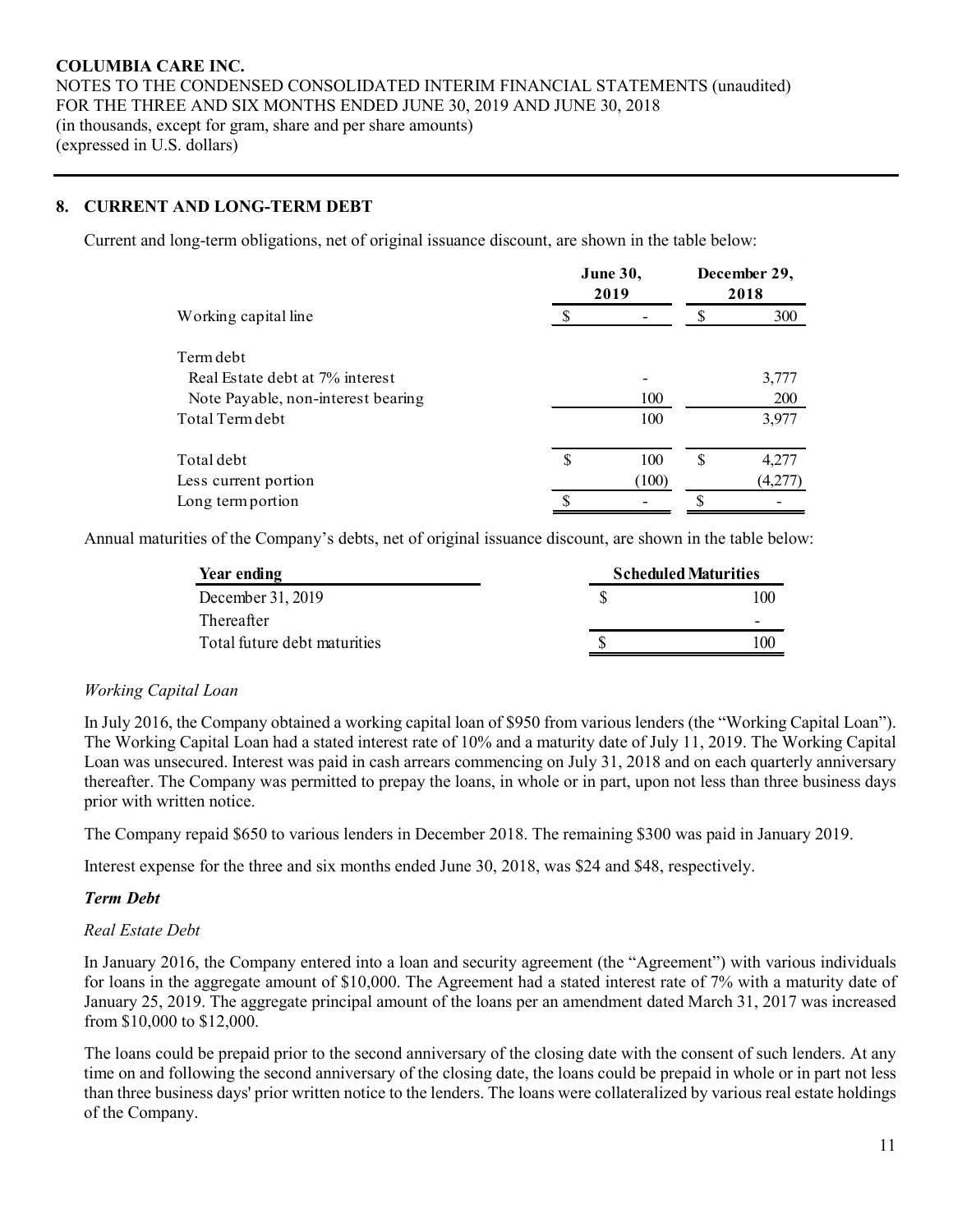In connection with the Agreement, the Company issued 11,230 and 31,814 warrants, respectively during the years ended December 30, 2017 and December 31, 2016 at an exercise price of \$0.01.

Upon initial recognition, the Company recorded \$408 and \$677 in 2017 and 2016, respectively, of reserves on the issuance of the warrants with a corresponding reduction to the carrying value of the loan.

Interest expense for the three and six months ended June 30, 2018 was \$413 and \$206, respectively. No interest expense was incurred during the six months ended June 30, 2019.

Amortization expense for the three months ended June 30, 2019 and 2018, was \$0 and \$126, respectively, and for the six months ended June 30, 2019 and 2018, was \$18 and \$248, respectively.

In the fourth quarter of 2018, principal in the amount of \$2,755 was converted into 33,427 common units and principal totaling \$5,250 was repaid.

In January 2019, principal in the amount of \$2,500 and accrued interest in the amount of \$37 was converted into 27,561 common units and principal of \$1,295 was repaid.

#### *Note Payable - Former Member*

On July 6, 2016, Columbia Care Arizona Tempe, LLC, a Delaware limited liability company, purchased a 10% minority interest from a former member, for a \$1,000 note, payable as follows: \$250 upon the execution of the respective agreement; \$150 payable on or before January 1, 2017 (which was paid in 2016) and; \$600 payable in twelve equal quarterly payments commencing April 1, 2017 through January 1, 2020. The note is non-interest bearing and is guaranteed by the Company and its managing members.

The note had outstanding principal of \$100 and \$200 at June 30, 2019 and December 29, 2018, respectively.

The purchase of the non-controlling interest in the amount of \$1,000 was recorded in the consolidated changes in members' equity section of these financial statements.

# **9. CANNASCEND AGREEMENT**

On October 25, 2018, the Company, CannAscend Alternative, LLC ("CAA"), and CannAscend Alternative Logan, LLC ("CAA Logan") entered into a Membership Purchase Option Agreement (the "Option Agreement"). CAA and CAA Logan are both Ohio-based limited liability companies that operate dispensaries (collectively the "Target Companies"). Under the terms of the Option Agreement, the Company purchased an exclusive option to acquire all outstanding membership interests (the "Option") of the Target Companies during the period commencing on the first anniversary of the date upon which all four of the dispensaries operated by the Target Companies have been issued certificates of operation under the Medical Marijuana Control Program, and expiring on the 30th day following said commencement date ("Option Period").

The price for the Option Agreement was approximately \$4,124 ("Option Deposit"), of which the Company had paid approximately \$2,124 in October 2018, and an additional \$1,000 (via a transfer of funds from an escrow deposit account) in November 2018, for a total of \$3,124 as of December 29, 2018. For the six months ended June 30, 2019, the Company paid an additional \$1,000 (via a transfer of funds from an escrow deposit account) for a total of \$4,124 as of June 30, 2019. If the Company exercises the Option, the Company will pay a purchase price of \$14,150, subject to reduction as provided in the Option Agreement. The Company has recorded the \$4,124 and \$3,124 of the Option Deposit paid as long-term deposits on the consolidated balance sheet at June 30, 2019 and December 29, 2018, respectively. In addition, the Company determined \$600 of the remaining \$1,000 Option Deposit meets the definition of a provision and thus has recorded a provision and corresponding other non-current asset on the consolidated balance sheet as of December 29, 2018. This provision was paid during March 2019. As part of the Option Agreement, the Company entered into an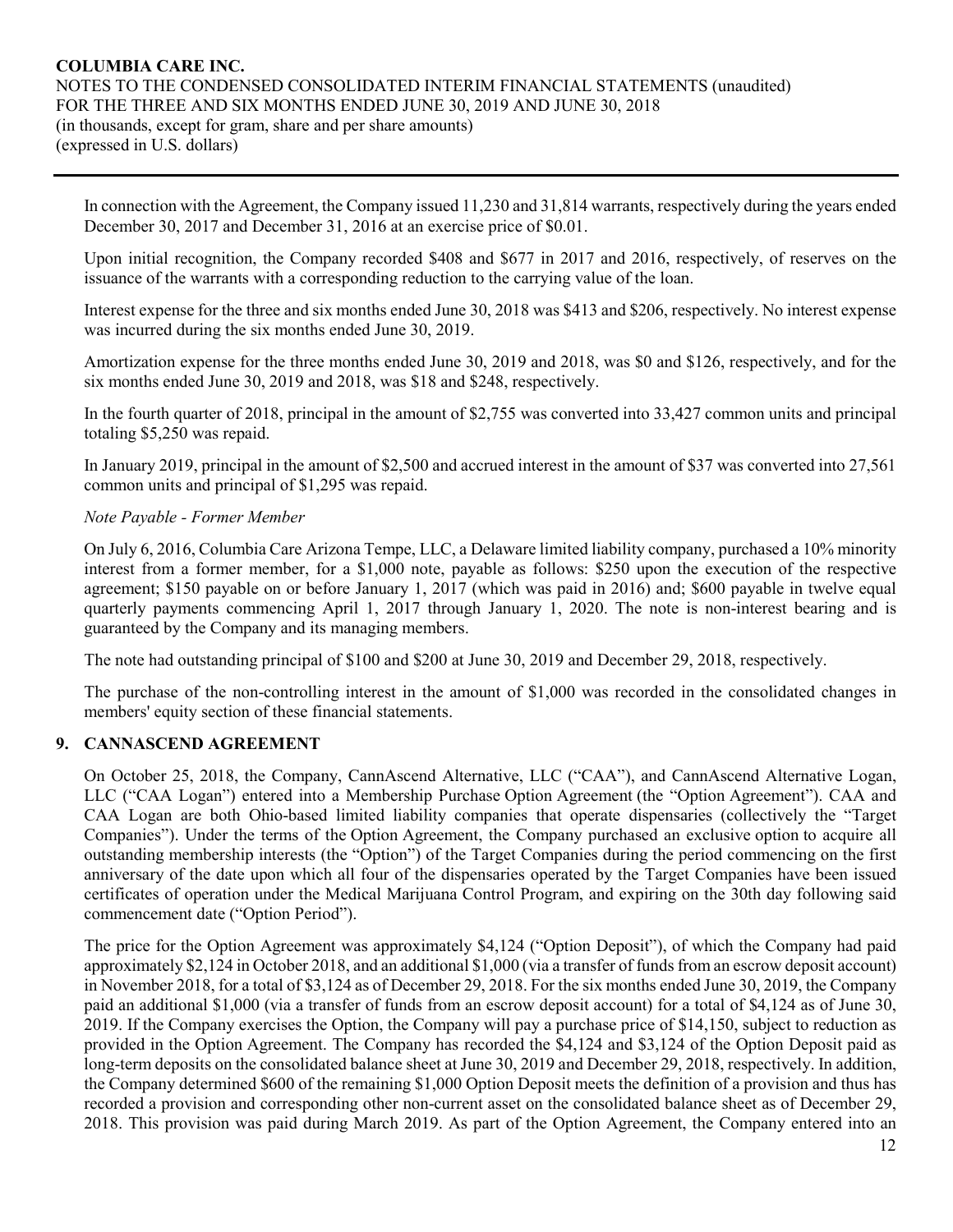escrow agreement with the Target Companies and deposited \$12,026 into the escrow account. As of June 30, 2019, and December 29, 2018, the escrow deposit account had a balance of \$10,026 and \$11,026, respectively, and is recorded as restricted cash on the consolidated statement of financial position.

On October 25, 2018, as consideration for the Option, the Company made a revolving loan to the Target Companies (the "Revolving Loan"), with the principal amount to not exceed \$10,000 (the "Loan Amount"). The Revolving Loan is evidenced by a secured promissory note of the Target Companies (the "Note Receivable"), which bears interest at the rate of 7% per annum and matures upon the occurrence of any of the following: a) providing notice to the borrower of an event of default; b) 36 months after the last advance made by the lender to borrower as provided in the Revolving Loan Agreement, or c) 90 days after the termination of the Option Agreement. As of June 30, 2019, and December 29, 2018, the Company had a balance of \$7,970 and \$1,758, respectively, in other non-current assets on the consolidated balance sheet related to the balance outstanding from the Target Companies related to the Revolving Loan.

To secure the obligations of the Target Companies to the Company under the Revolving Loan Agreement and the Note Receivable, the Company entered into a Security Agreement dated as of October 25, 2018 (the "Security Agreement"), pursuant to which the Target Companies granted to the Company a first-priority lien on and security interest in all personal property of the Target Companies.

If the Company does not exercise the Option on or prior to the date that is 30 days following the end of the Option Period, the Loan Amount will be payable to the Company in 90 days.

The Option Deposit made by the Company is non-refundable.

# **10. RELATED PARTY TRANSACTIONS**

#### *Key management personnel*

Key management personnel include those persons having authority and responsibility for planning, directing and controlling the activities of the Company as a whole. The Company has determined that key management personnel consist of executive and non-executive members of the Company's board of directors and corporate officers and/or companies controlled by those individuals.

Remuneration attributed to key management personnel during the three and six months ended June 30, 2019 and 2018, are summarized in the table below:

|                             | <b>Three Months Ended</b> |                      | <b>Six Months Ended</b> |                      |
|-----------------------------|---------------------------|----------------------|-------------------------|----------------------|
|                             | <b>June 30, 2019</b>      | <b>June 30, 2018</b> | <b>June 30, 2019</b>    | <b>June 30, 2018</b> |
| Salaries and benefits       | 846                       | 316                  | 1.491                   | 660                  |
| Payments to managing owners | 173                       | 199                  | 420                     | 399                  |
| Equity-based compensation   | 1.025                     | (1,891)              | 2.356                   | (986)                |
|                             | 2.044                     | (1,376)              | 4.267                   | 73                   |

The Company also entered into notes payable with related parties and membership loans as described in Note 8.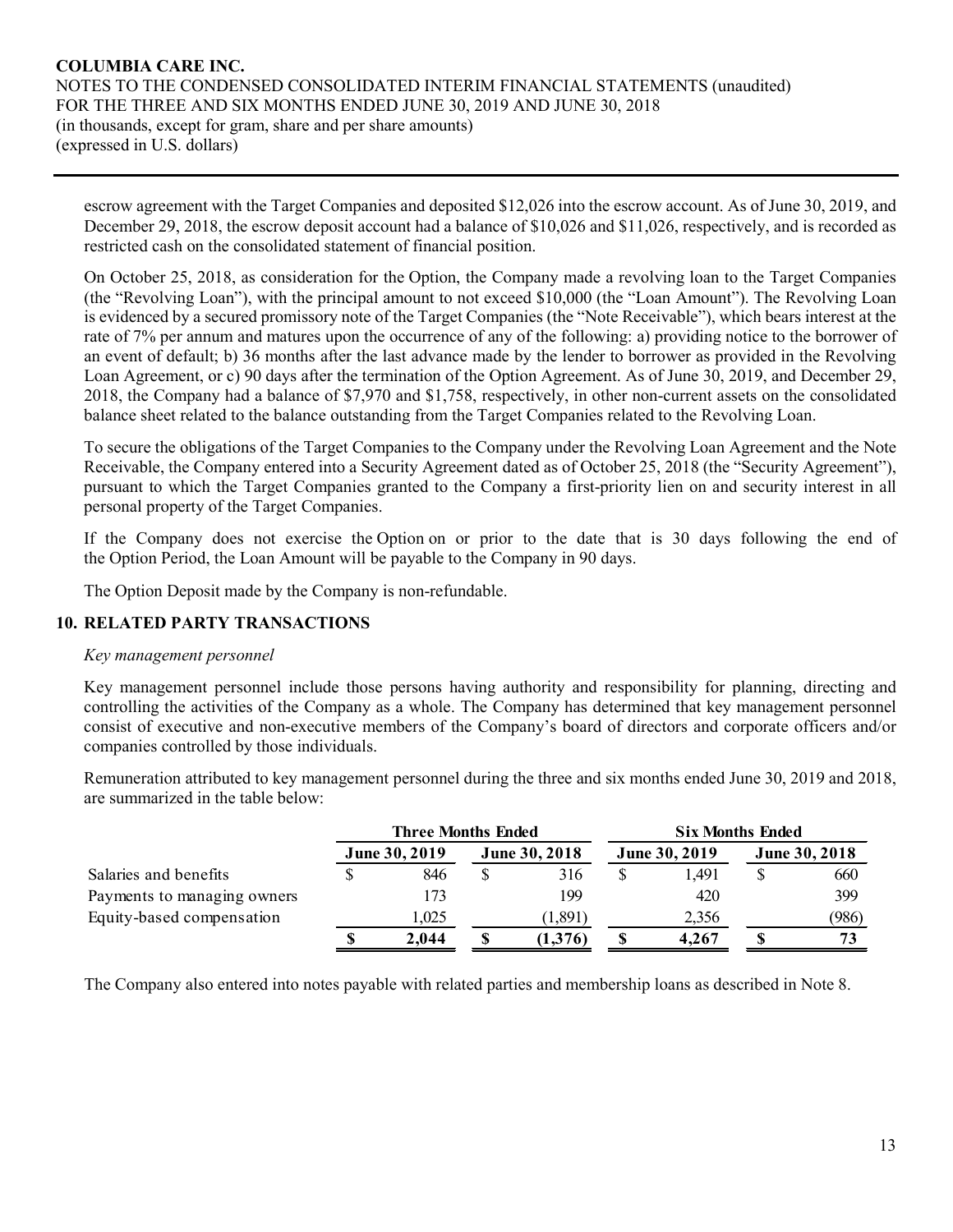# **11. PROPERTY AND EQUIPMENT**

Property and equipment and related depreciation are summarized in the table below:

|                                     |   | <b>June 30,</b><br>2019 |    | December 29,<br>2018 |  |  |
|-------------------------------------|---|-------------------------|----|----------------------|--|--|
| Land and buildings                  | S | 8,647                   | \$ | 8,000                |  |  |
| Furniture and fixtures              |   | 1,211                   |    | 995                  |  |  |
| Equipment                           |   | 6,905                   |    | 5,292                |  |  |
| Computers and software              |   | 616                     |    | 435                  |  |  |
| Leasehold improvements              |   | 34,355                  |    | 23,371               |  |  |
| Construction in process             |   | 32,707                  |    | 12,650               |  |  |
| Total property and equipment, gross |   | 84,441                  |    | 50,743               |  |  |
| Less: Accumulated depreciation      |   | (14,091)                |    | (10, 949)            |  |  |
| Total property and equipment, net   | Φ | 70,350                  | ¢  | 39,794               |  |  |

A reconciliation of the beginning and ending balances of property and equipment are summarized in the tables below:

|                              |               | Land and<br>buildings    |              | Furniture<br>and fixtures        |               | Equipment |    | Computers<br>and software |              | Leasehold<br>improvements |    | Construction<br>in process |              | <b>Total</b> |
|------------------------------|---------------|--------------------------|--------------|----------------------------------|---------------|-----------|----|---------------------------|--------------|---------------------------|----|----------------------------|--------------|--------------|
| Cost                         |               |                          |              |                                  |               |           |    |                           |              |                           |    |                            |              |              |
| As of December 29, 2018      | <sup>\$</sup> | 8,000                    | S.           | 995                              | \$            | 5,292     | S. | 435                       | \$           | 23,371                    | \$ | 12,650                     | \$           | 50,743       |
| Additions                    |               | 647                      |              | 157                              |               | 1,296     |    | 181                       |              | 3,395                     |    | 28,022                     |              | 33,698       |
| <b>Transfers</b>             |               |                          |              | 59                               |               | 317       |    |                           |              | 7,589                     |    | (7, 965)                   |              |              |
| Balance of June 30, 2019     | <sup>\$</sup> | 8,647                    | \$           | 1,211                            | \$            | 6,905     | S. | 616                       | $\mathbb{S}$ | 34,355                    | \$ | 32,707                     | <sup>S</sup> | 84,441       |
|                              |               | Land and<br>buildings    |              | Furniture<br>and fixtures        |               | Equipment |    | Computers<br>and software |              | Leasehold<br>improvements |    | Construction<br>in process |              | <b>Total</b> |
| Accumulated depreciation     |               |                          |              |                                  |               |           |    |                           |              |                           |    |                            |              |              |
| As of December 29, 2018      | <sup>\$</sup> | (427)                    | \$           | (521)                            | S             | (1,798)   | S  | (164)                     | S            | (8,039)                   | S  |                            | \$           | (10, 949)    |
| Depreciation                 |               | (77)                     |              | (103)                            |               | (663)     |    | (63)                      |              | (2, 236)                  |    |                            |              | (3, 142)     |
| Transfers                    |               | $\overline{\phantom{a}}$ |              | $\overline{\phantom{a}}$         |               |           |    | ٠                         |              |                           |    |                            |              | $\sim$       |
| Balance of June 30, 2019     | $\mathbb{S}$  | (504)                    | \$           | (624)                            | <sup>\$</sup> | (2, 461)  | S. | (227)                     | \$           | (10, 275)                 | \$ | $\sim$                     | S            | (14,091)     |
|                              |               | Land and<br>buildings    |              | <b>Furniture</b><br>and fixtures |               | Equipment |    | Computers<br>and software |              | Leasehold<br>improvements |    | Construction<br>in process |              | <b>Total</b> |
| Cost                         |               |                          |              |                                  |               |           |    |                           |              |                           |    |                            |              |              |
| As of December 30, 2017      | \$            | 7,996                    | \$           | 858                              | S.            | 2,631     | S  | 254                       | \$           | 15.611                    | S  | 7,691                      | \$           | 35,041       |
| Additions                    |               | $\overline{4}$           |              | 259                              |               | 1,555     |    | 164                       |              | 4,418                     |    | 10,519                     |              | 16,919       |
| Disposals                    |               |                          |              | (122)                            |               | (95)      |    | (3)                       |              | (997)                     |    |                            |              | (1,217)      |
| Transfers                    |               |                          |              | $\overline{a}$                   |               | 1,201     |    | 20                        |              | 4,339                     |    | (5,560)                    |              |              |
| Balance of December 29, 2018 | \$            | 8.000                    | $\mathbf{s}$ | 995                              | <sup>\$</sup> | 5,292     | \$ | 435                       | \$           | 23,371                    | S  | 12,650                     | \$           | 50,743       |
|                              |               | Land and<br>buildings    |              | <b>Furniture</b><br>and fixtures |               | Equipment |    | Computers<br>and software |              | Leasehold<br>improvements |    | Construction<br>in process |              | <b>Total</b> |
| Accumulated depreciation     |               |                          |              |                                  |               |           |    |                           |              |                           |    |                            |              |              |
| As of December 30, 2017      | S             | (274)                    | \$           | (415)                            | \$            | (942)     | Ŝ. | (76)                      | \$           | (5,209)                   | \$ |                            | $\mathbf S$  | (6,916)      |
| Depreciation                 |               | (153)                    |              | (216)                            |               | (940)     |    | (90)                      |              | (3,278)                   |    |                            |              | (4,677)      |
| Disposals                    |               |                          |              | 110                              |               | 84        |    | 2                         |              | 448                       |    |                            |              | 644          |
| Transfers                    |               |                          |              |                                  |               |           |    |                           |              |                           |    |                            |              |              |
| Balance of December 29, 2018 | \$            | (427)                    | $\mathbb{S}$ | (521)                            | S             | (1,798)   | S  | (164)                     | \$           | (8,039)                   | S  |                            | \$           | (10, 949)    |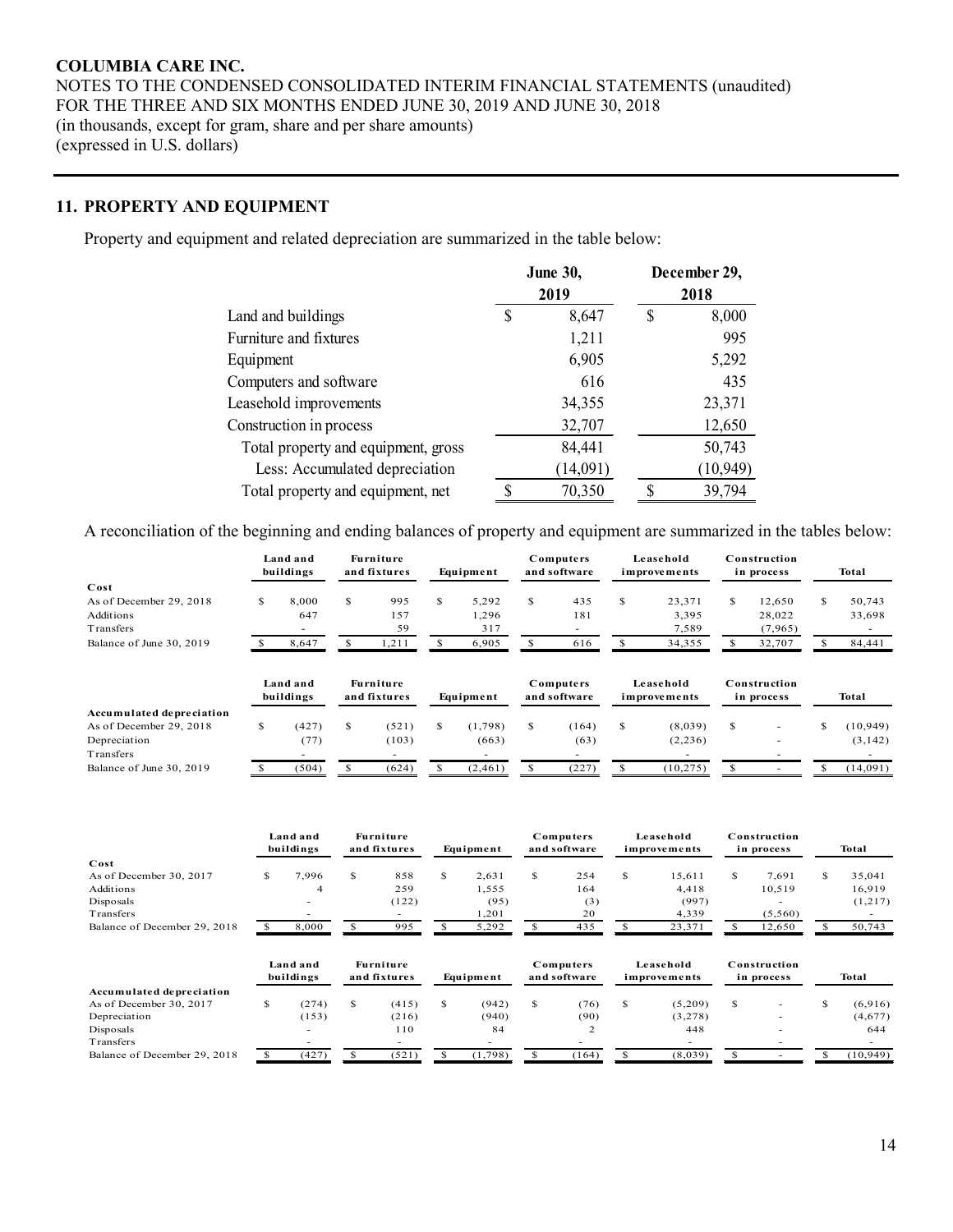Total depreciation expense for the three months ended June 30, 2019 and 2018, was \$1,688 and \$1,167, respectively, which included \$1,100 and \$680 recognised as production costs, respectively, and \$588 and \$487 recognised as operating expenses in the consolidated statement of operations, respectively. Total depreciation expense for the six months ended June 30, 2019 and 2018, was \$3,142 and \$2,148, which included \$1,940 and \$1,206 recognised as production costs, respectively, and \$1,202 and \$942 recognised as a part of operating expenses in the consolidated statement of operations, respectively.

# **12. OTHER LIABILITIES**

The Company classifies certain liabilities with immaterial balances as other current liabilities and other long-term liabilities. Other current liabilities consist of federal and state income taxes payable, sales tax payable, deferred revenue and other liabilities.

# **13. SHAREHOLDERS' EQUITY**

#### Pre-RTO transactions

#### *Common Units*

Prior to the Acquisition Date, Columbia Care LLC was authorized to issue an unlimited number of common units without par. On the Acquisition Date, Columbia Care LLC had 14,639,112 of issued and outstanding common units and profit interests (15,482,850 on a fully-diluted basis). On the Acquisition Date common units and profit interests were converted into common shares and proportionate voting shares.

During the six months ended June 30, 2018, the Company had the following activity:

- Recorded \$515 in equity in connection with the 2018 Convertible Debt arrangement;
- Issued 83,345 common units upon the conversion of principal and accrued interest on convertible debt of \$5,807;
- Completed a private placement, issuing an aggregate of 179,106 common units at an average price of \$83.05 per unit for aggregate proceeds of \$14,874; and
- Warrants were exercised for 12,820 common units at an average per unit price of \$0.01 for nominal gross proceeds.

During the six months ended June 30, 2019, the Company had the following activity:

- Issued 27,561 common units upon the conversion of principal and accrued interest on convertible debt of \$2,537;
- Issued 2,490 common units as unit issuance costs; and
- Warrants were exercised for 159,325 common units at an average per unit price of \$0.01 for \$2.

# Post-RTO transactions

On April 26, 2019, concurrent with the RTO transaction as described in Note 5, the Company completed a brokered private placement, which after issuance costs of \$5,598, resulted in net proceeds of \$114,595. The Company converted 14,639,112 outstanding common units and profit interests into 34,563,850 common shares and 1,623,373 proportionate voting shares. In connection with the brokered private placement the Company issued 19,077,096 common shares and the equivalent of 5,394,944 warrants with an exercise price of \$10.35 Canadian Dollars exercisable for five years from the date of issuance. Total consideration for this issuance was \$131,264 and resulted in a listing expense of \$11,071.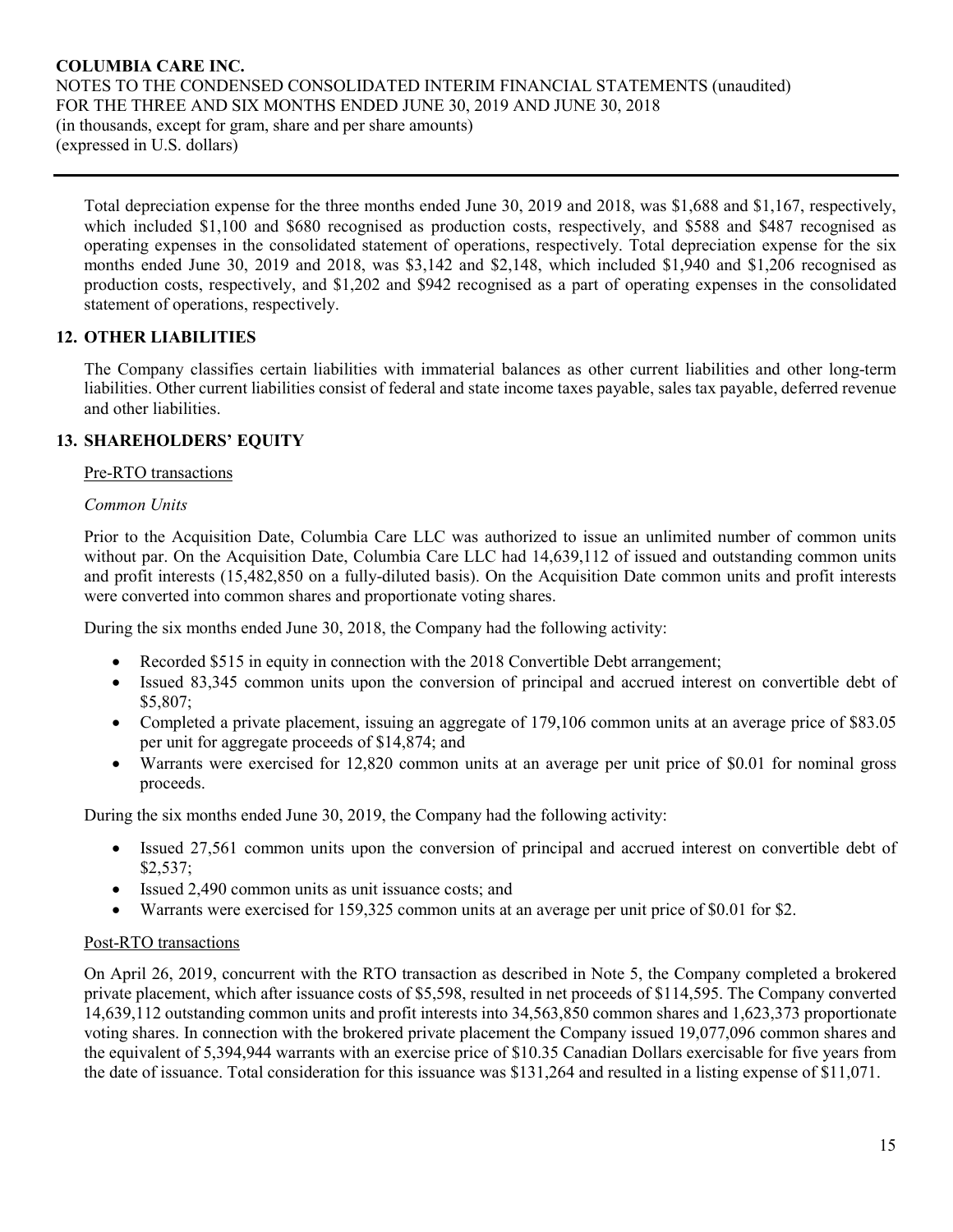#### *Authorized*

Authorized share capital consists of (i) an unlimited number of common shares without par (ii) an unlimited number of proportionate voting shares without par, and (iii) an unlimited number of preferred shares.

The common shares and proportionate voting shares (together, the "Shares") have the same rights and are equal in all respects. The Company treats the Shares as if they were one class.

#### *Conversion Rights and Transfers*

Issued and outstanding proportionate voting shares, including fractions thereof, may at any time, subject to certain conditions, at the option of the holder, be converted into common shares at a ratio of 100 common shares per proportionate voting share with fractional proportionate voting shares convertible into common shares at the same ratio. Further, the Board of Directors may determine in the future that it is no longer advisable to maintain the proportionate voting shares as a separate class of shares and may cause all of the issued and outstanding proportionate voting shares to be converted into common shares at a ratio of 100 common shares per proportionate voting share with fractional proportionate voting shares convertible into common shares at the same ratio and the Board of Directors shall not be entitled to issue any more proportionate voting shares thereafter.

The ability to convert proportionate voting shares into common shares is subject to certain conditions in order to maintain the Company's status as a foreign private issuer under U.S. securities laws. Unless otherwise waived by the Company, the right to convert the proportionate voting shares is subject to the condition that the aggregate number of Shares held of record, directly or indirectly, by residents of the United States (as determined in accordance with Rules 3b-4 and 12g3-2(a) under the Securities Exchange Act of 1934, as amended) may not exceed forty percent (40%) of the aggregate number of Shares issued and outstanding after giving effect to such conversions.

#### *Rights*

Holders of Shares are entitled to one vote on all matters submitted to a vote of the Company's shareholders. Holders of Shares are entitled to receive dividends, as may be declared by the Company's board of directors. As of June 30, 2019, and December 29, 2018, no cash dividends had been declared or paid.

#### *Treasury Shares*

In connection with the RTO, the Company withheld shares that were previously issued to satisfy certain shareholders' U.S. federal income tax requirements and made a payment on their behalf in the amount of \$836.

The table below details the changes in Shares outstanding by class:

| <b>Proportionate Voting</b>         |               |               |                                |                         |  |  |  |  |  |
|-------------------------------------|---------------|---------------|--------------------------------|-------------------------|--|--|--|--|--|
|                                     | Common Shares | <b>Shares</b> | <b>Shares Held in Treasury</b> | <b>Preferred Shares</b> |  |  |  |  |  |
| <b>Balance at December 29, 2018</b> |               |               | -                              |                         |  |  |  |  |  |
| Existing unitholders transfer       | 34,563,850    | 1,623,373     |                                |                         |  |  |  |  |  |
| Private placement                   | 19,077,096    |               | -                              |                         |  |  |  |  |  |
| Share conversion                    | 10,630,500    | (106,305)     |                                |                         |  |  |  |  |  |
| Forfeitures                         |               | (407)         |                                |                         |  |  |  |  |  |
| Repurchase of shares                | (124, 429)    |               | 124.429                        |                         |  |  |  |  |  |
| <b>Balance at June 30, 2019</b>     | 64,147,017    | 1,516,661     | 124,429                        |                         |  |  |  |  |  |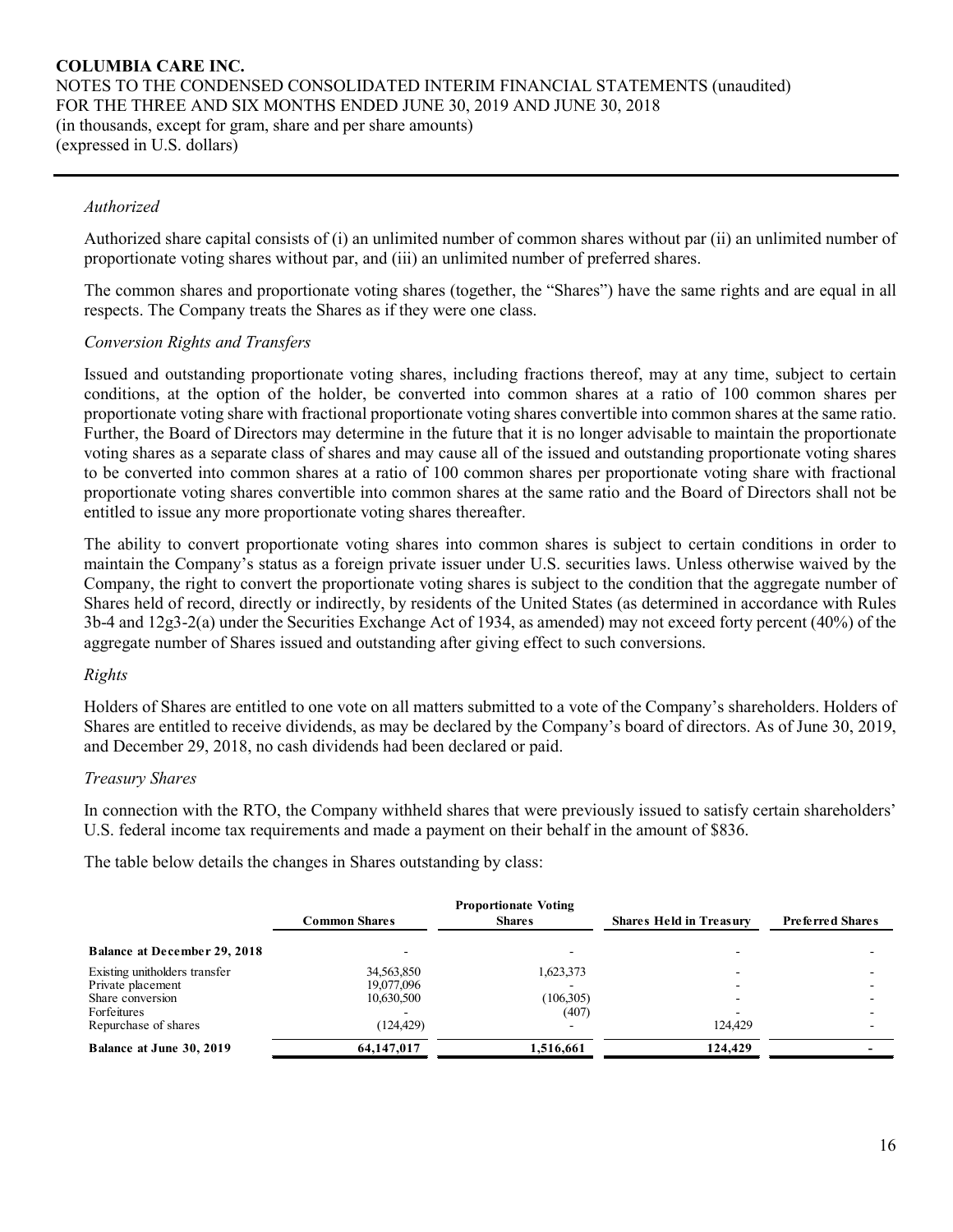#### **14. WARRANTS**

As of June 30, 2019, outstanding equity-classified warrants to purchase common shares consisted of the following:

|                  | Number of Shares Issued |                    | Exercise Price |                    |  |
|------------------|-------------------------|--------------------|----------------|--------------------|--|
| Date Exercisable | and Exercisable         | (Canadian Dollars) |                | Expiration         |  |
| December 6, 2016 | 3,845,023               | S                  | 2.22           | December $6, 2019$ |  |
| July 1, 2017     | 1,152,191               | S                  | 5.71           | July 1, 2020       |  |
| May 8, 2018      | 921,753                 | \$                 | 5.71           | May 8, 2021        |  |
| October 1, 2018  | 648,783                 | S                  | 8.12           | October 1, 2025    |  |
| October 1, 2018  | 4,855,639               | S                  | 8.12           | October 1, 2020    |  |
| October 17, 2018 | 809,272                 | \$                 | 8.12           | October 17, 2020   |  |
| November 7, 2018 | 2,427,818               | S                  | 8.12           | November 7, 2020   |  |
| June 30, 2019    | 5,394,944               | \$                 | 10.35          | April 26, 2024     |  |
|                  | 20,055,423              |                    |                |                    |  |

Warrant activity for each reporting period is summarized in the table below:

|                                        | <b>Shares</b>                |   |                                                          | <b>Units</b>                 |                                                      |       |  |
|----------------------------------------|------------------------------|---|----------------------------------------------------------|------------------------------|------------------------------------------------------|-------|--|
|                                        | Number of<br><b>Warrants</b> |   | Weighted average<br>exercise price<br>(Canadian Dollars) | Number of<br><b>Warrants</b> | Weighted average<br>exercise price<br>(U.S. Dollars) |       |  |
| <b>Balance as of December 30, 2017</b> |                              | S |                                                          | 664,644                      | \$                                                   | 24.43 |  |
| <b>Issued</b>                          |                              |   |                                                          | 796,485                      |                                                      | 72.91 |  |
| Exercised                              |                              |   |                                                          | (122, 416)                   |                                                      | 0.01  |  |
| Expired                                |                              |   |                                                          |                              |                                                      |       |  |
| <b>Balance as of December 29, 2018</b> |                              | S |                                                          | 1,338,713                    | \$                                                   | 55.50 |  |
| Issued                                 | 5,394,944                    |   | 10.35                                                    |                              |                                                      |       |  |
| Exercised                              |                              |   |                                                          | (210, 858)                   |                                                      | 22.46 |  |
| Expired                                |                              |   |                                                          |                              |                                                      |       |  |
| Conversion from units to shares        | 14,660,479                   |   | 6.23                                                     | (1, 127, 855)                |                                                      | 61.63 |  |
| Balance as of June 30, 2019            | 20,055,423                   | S | 7.34                                                     |                              |                                                      |       |  |

During the six months ended June 30, 2019, 51,140 unit warrants were exercised for 51,140 common units for proceeds of \$2, and 159,718 warrants were converted to 108,185 common units in a cashless exercise.

The Company did not record any amounts to reserves for the issuance of warrants related to debt arrangements during the six months ended June 30, 2019 and 2018.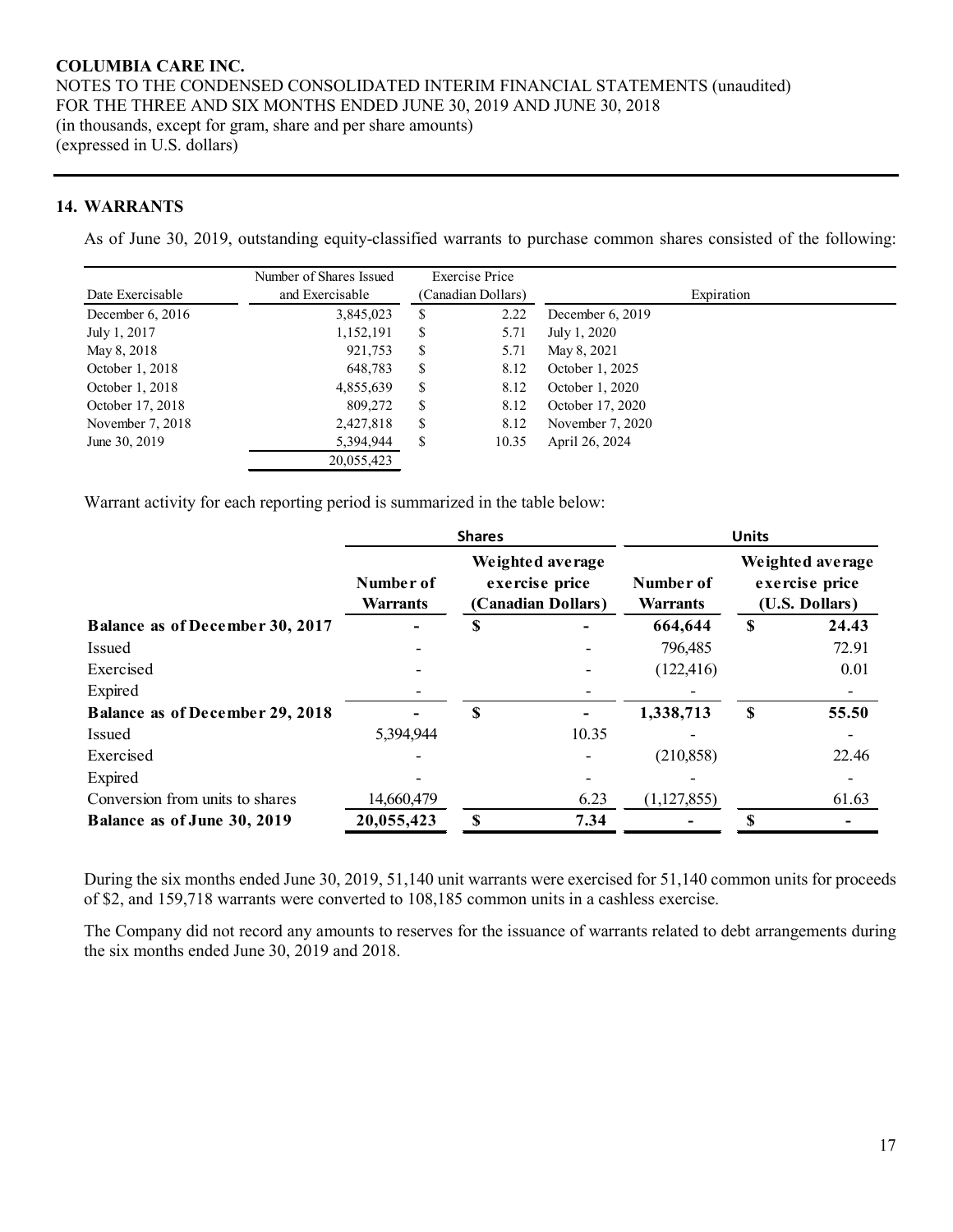# **15. SHARE-BASED PAYMENT ARRANGEMENTS**

#### *Omnibus Long-Term Incentive Plan (equity settled)*

On April 26, 2019, the Company adopted a long-term incentive plan ("LTIP") to allow for a variety of equity-based awards that provide different types of incentives to be granted to the Company's executive officers, directors, employees and consultants (options, stock appreciation rights ("SARs"), performance share units ("PSUs"), restricted stock units ("RSUs") and deferred share units ("DSUs")). Options, SARs, PSUs, RSUs and DSUs are collectively referred to herein as "Awards". Each Award will represent the right to receive common shares and in the case of SARs, PSUs, RSUs and DSUs, common shares or cash, in each case in accordance with the terms of the LTIP.

Under the terms of the LTIP, the Company's Board of Directors may grant Awards to the Chief Executive Officer and Executive Chairman of the Company and will review and approve the grant of Awards recommended by the Chief Executive Officer to other eligible participants. Participation in the LTIP is voluntary and, if an eligible participant agrees to participate, the grant of Awards will be evidenced by a grant agreement with each such participant. The interest of any participant in any Award is not assignable or transferable, whether voluntary, involuntary, by operation of law or otherwise, other than by will or the laws of descent and distribution.

The maximum number of common shares reserved for issuance, in the aggregate, under our LTIP will be 10% of the aggregate number of common shares (assuming the conversion of all proportionate voting shares to common shares) issued and outstanding from time to time.

# *Restricted stock units*

The Company estimates the fair value of each RSU award on its measurement date using the current market price of the Shares.

A summary of RSU activity for the six months ended June 30, 2019 is presented below:

|                                    | <b>Shares</b> | Weighted-Average Grant<br>Date Fair Value |      |  |
|------------------------------------|---------------|-------------------------------------------|------|--|
| Outstanding at beginning of period |               |                                           | -    |  |
| Granted                            | 3,600,021     |                                           | 8.08 |  |
| Outstanding at end of period       | 3,600,021     |                                           | 8.08 |  |

Equity-based compensation related to RSUs issued was \$2,661 for the three and six months ended June 30, 2019.

#### *Performance share units*

During the six months ended June 30, 2019, the Company granted total stockholder return awards ("TSR Awards") that include three-year and a five-year market conditions where the performance measurement periods are three and five years. Vesting of the TSR Awards is based on the Company's level of attainment of specified TSR targets relative to the percentage appreciation of the Company's common shares for the respective three-year and five-year periods and is also subject to the continued employment of the grantees.

The fair value of these awards was determined using a Monte Carlo Simulation valuation model with the following weighted average inputs: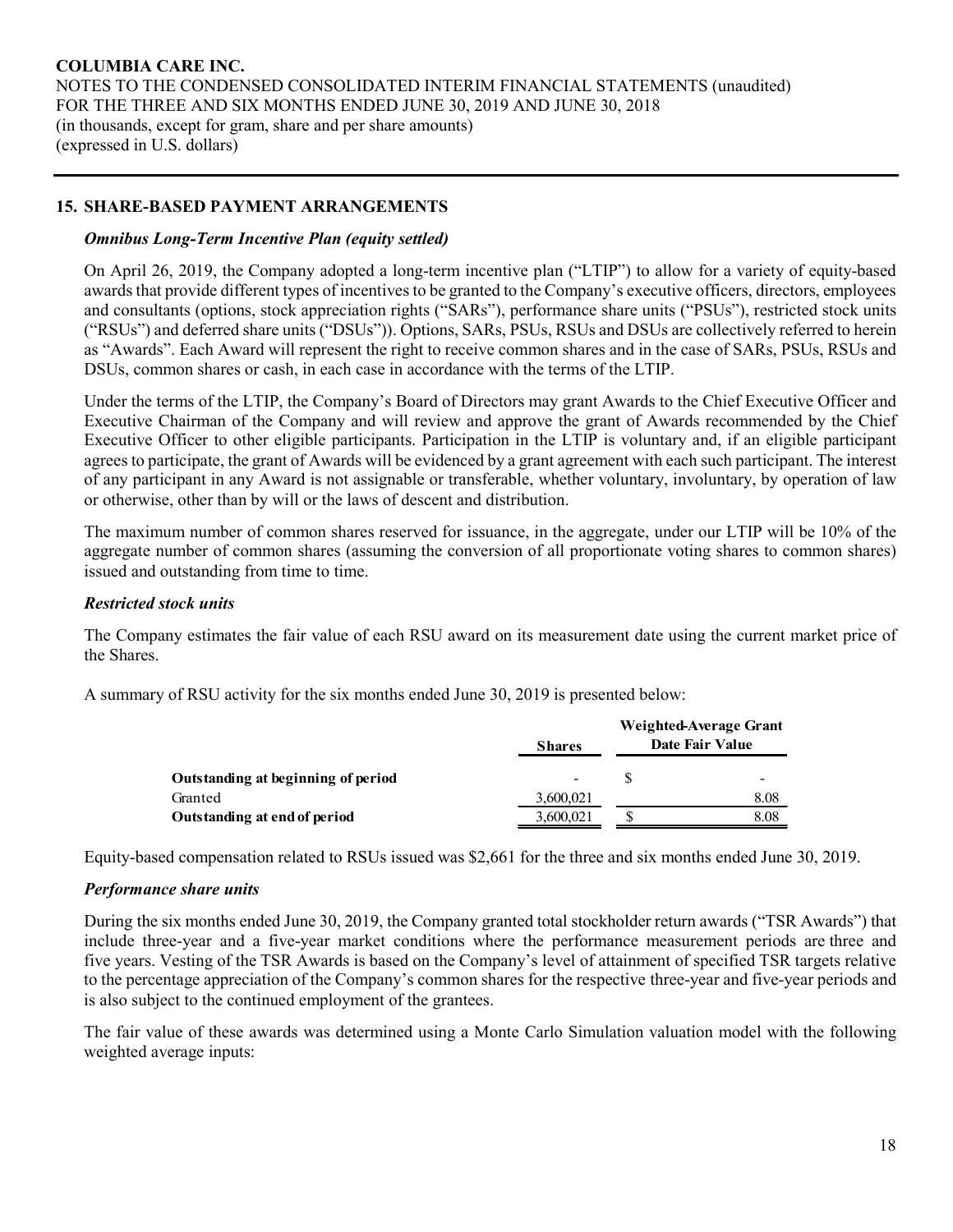(expressed in U.S. dollars)

| Expected volatility     | 70.00%   |
|-------------------------|----------|
| Expected life           | 4.15     |
| Expected dividends      | $0.00\%$ |
| Risk-free interest rate | $1.55\%$ |

A summary of PSU activity for the six months ended June 30, 2019 is presented below:

|                                    | <b>Shares</b> | Weighted-Average Grant<br>Date Fair Value |
|------------------------------------|---------------|-------------------------------------------|
| Outstanding at beginning of period | -             |                                           |
| Granted                            | 4.962.943     | 5.68                                      |
| Outstanding at end of period       | 4,962,943     | 5.68                                      |

Equity-based compensation related to PSUs issued was \$1,292 for the three and six months ended June 30, 2019.

# *Stock Options*

The fair value of each stock option is estimated using the Black-Scholes option pricing model. The weighted average of inputs used in the measurement of the grant date fair value of the stock options for the six months ended June 30, 2019, are summarized in the table below:

| Fair value at grant date (Canadian Dollars)   | S. | 10.90    |
|-----------------------------------------------|----|----------|
| Strike price at grant date (Canadian Dollars) | S. | 10.90    |
| Expected volatility                           |    | 70.00%   |
| Expected life                                 |    | 6.25     |
| Expected dividends                            |    | $0.00\%$ |
| Risk-free interest rate                       |    | 1.59%    |

Stock option awards under the LTIP are granted with an exercise price equal to the fair value of the Company's common stock at the date of grant. All option awards have a ten-year contractual term.

A summary of option activity for the six months ended June 30, 2019 is presented below:

|                                    | <b>Stock Options</b>     | Weighted-Average<br><b>Exercise Price</b><br>(Canadian Dollars) | Weighted-Average<br>Remaining<br>Contractual Term<br>(Years) | Aggregate<br><b>Intrinsic Value</b> |
|------------------------------------|--------------------------|-----------------------------------------------------------------|--------------------------------------------------------------|-------------------------------------|
| Outstanding at beginning of period | $\overline{\phantom{0}}$ | $\overline{\phantom{0}}$                                        |                                                              |                                     |
| Granted                            | 55,384                   | 10.90                                                           |                                                              |                                     |
| Outstanding at end of period       | 55,384                   | 10.90                                                           | 9.8                                                          |                                     |

Equity-based compensation related to stock options issued was \$26 for the three and six months ended June 30, 2019.

#### *Unit programs (equity settled)*

In May 2016, the Company adopted the Capital Accumulation Plan ("the CAP Plan"), which provided employees and operating partners with a mechanism to participate in increases in value of the Company.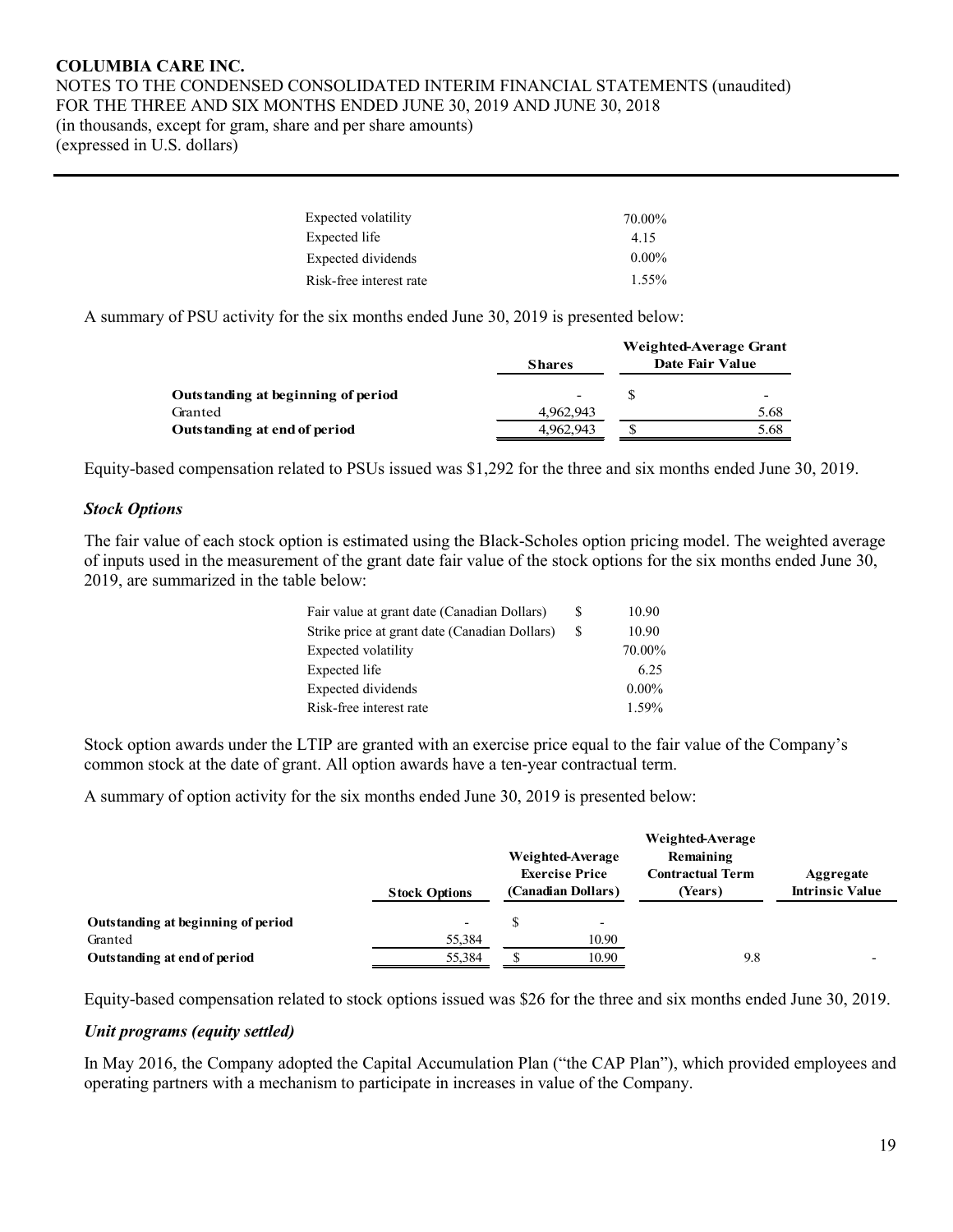Grants of CAP units contained a unit of equity which participates in proceeds from liquidation or sale of the Company beyond a "threshold amount", which is similar to a strike price for a stock option. The Company utilized a third-party expert to determine the equity value of the Company. The threshold amount stated in grants of CAP units was determined by estimating the liquidation value of the Company at the grant date. As a result, holders of vested CAP units could receive value equal to the difference between: (i) the future value of the Company; and (ii) the threshold amount.

The fair value of each CAP unit was estimated using the Black-Scholes option pricing model. The weighted average of inputs used in the measurement of the grant date fair value of the CAP Units for the six months ended June 30, 2018 are summarized in the table below:

| S | 83.81    |
|---|----------|
| S | 37.32    |
|   | 70.00%   |
|   | 6.25     |
|   | $0.00\%$ |
|   | 2.82%    |
|   |          |

The Company did not grant any CAP units during the six months ended June 30, 2019.

As of the Acquisition Date, holders of CAP units received replacement stock-based awards. The CAP units were converted into time-based restricted Shares based on the implicit value of the Company if it was liquidated at the close of business. The value of the replacement stock-based awards was designed to generally preserve the intrinsic value of the replaced awards immediately prior to the merger. Such time-based restricted Shares remain subject to the same continuing restrictions applicable to the original CAP units. The Company did not recognize any incremental expense in connection with the conversion of CAP units to restricted Shares.

The number of units outstanding under the CAP Plan were as follows:

|                                    | <b>Six Months Ended</b>  | <b>Year Ended</b><br>December 29, 2018                    |       |              |                                                           |       |
|------------------------------------|--------------------------|-----------------------------------------------------------|-------|--------------|-----------------------------------------------------------|-------|
|                                    | June 30, 2019            |                                                           |       |              |                                                           |       |
|                                    | <b>Units</b>             | Weighted-<br>Average<br><b>Threshold</b><br><b>Amount</b> |       | <b>Units</b> | Weighted-<br>Average<br><b>Threshold</b><br><b>Amount</b> |       |
| Outstanding at beginning of period | 641,548                  | \$                                                        | 51.05 | 467,668      | \$                                                        | 34.01 |
| Units granted                      |                          |                                                           |       | 258,859      |                                                           | 77.92 |
| Units forfeited                    | (3,336)                  |                                                           | 67.49 | (84,979)     |                                                           | 37.63 |
| Units converted to Shares          | (638, 212)               |                                                           | 51.50 |              |                                                           |       |
| Outstanding at end of period       | $\overline{\phantom{a}}$ |                                                           |       | 641,548      |                                                           | 51.05 |

Equity-based compensation expense related to the Company's CAP units and Shares subject to time-based vesting restrictions was \$1,348 and \$1,116 for the three months ended June 30, 2019 and 2018, respectively, and \$3,669 and \$2,104 for the six months ended June 30, 2019 and 2018, respectively.

# *Unit programs (liability settled)*

In May 2016, the Company adopted the Income Incentive Plan ("the IIP Plan"), which provides deferred compensation to designated employees and operating partners (the "IIP units").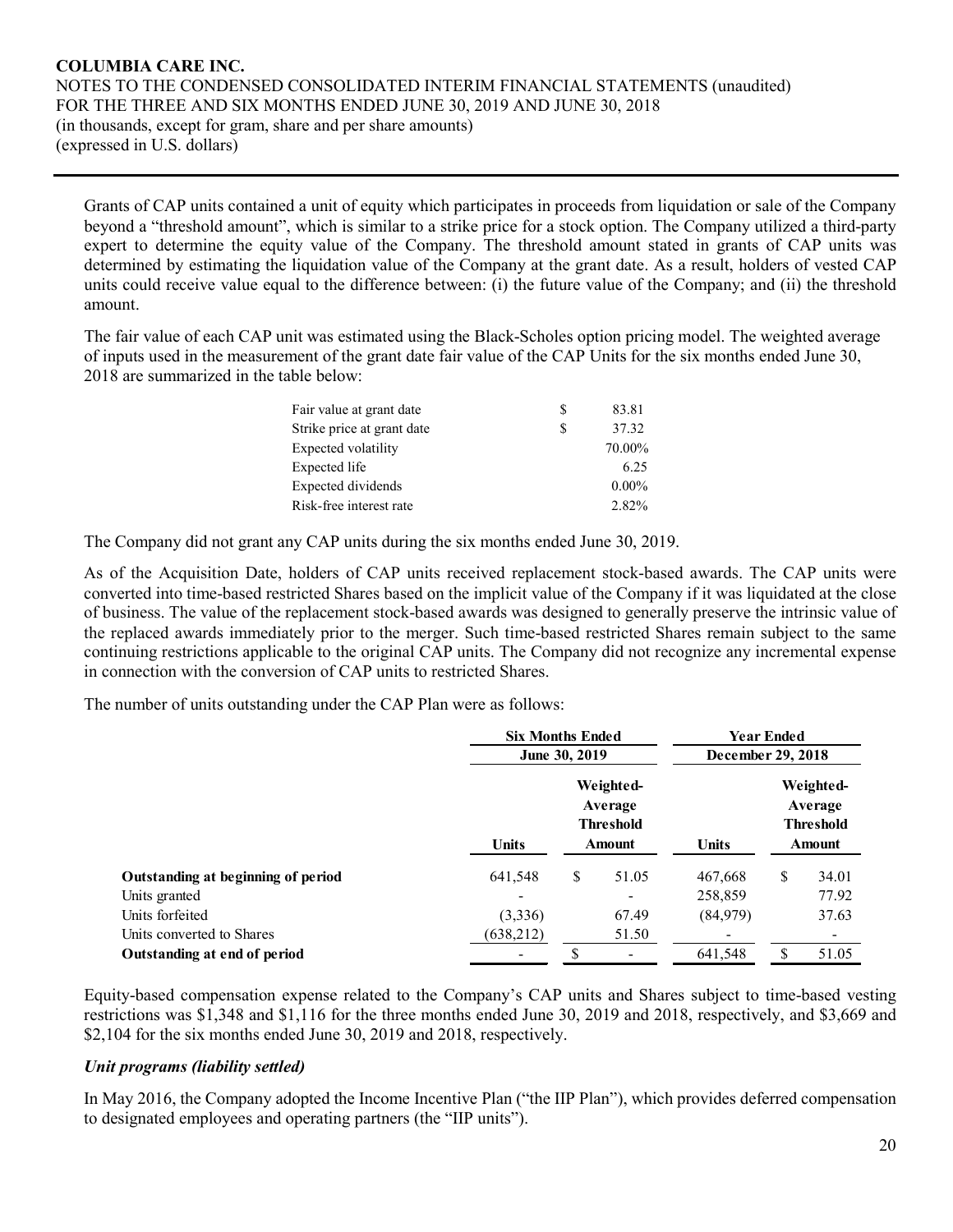IIP units represent a right to receive a payment in the future equal to the lesser of the Company's liquidation value based on the lower of: (i) value on the date on which there is a qualifying sale of the Company or (ii) value on the date that the IIP unit is granted (the "IIP Grant Date").

The initial recognition and measurement of the IIP units were based on the Company's liquidation value per outstanding common unit as of the IIP Grant Date. Until payment of the IIP units, adjustments will be made each reporting period for any changes in the Company's liquidation value, only if the Company's liquidation value is less than its liquidation value on the IIP Grant Date.

The Company generally relied on the analyses performed by third-party experts to determine the value of the Company, in order to arrive at the Company's liquidation values.

The number of units outstanding under the IIP Plan are summarized in the table below:

|                                    | <b>Six Months Ended</b> |                                              |              | Year Ended<br>December 29, 2018 |                                                     |  |  |  |  |
|------------------------------------|-------------------------|----------------------------------------------|--------------|---------------------------------|-----------------------------------------------------|--|--|--|--|
|                                    | <b>June 30, 2019</b>    |                                              |              |                                 |                                                     |  |  |  |  |
|                                    | <b>Units</b>            | Weighted-<br>Average<br>Liquidation<br>Value | <b>Units</b> |                                 | Weighted-<br>Average<br><b>Liquidation</b><br>Value |  |  |  |  |
| Outstanding at beginning of period | 629,277                 | \$<br>51.29                                  | 467,668      | S                               | 34.01                                               |  |  |  |  |
| Units granted                      |                         |                                              | 246,588      |                                 | 79.89                                               |  |  |  |  |
| Units forfeited                    | (2,316)                 | 80.31                                        | (84,979)     |                                 | 37.17                                               |  |  |  |  |
| Outstanding at end of period       | 626,961                 | \$<br>51.25                                  | 629,277      | S                               | 51.29                                               |  |  |  |  |

Deferred compensation expense related to the Company's IIP Units was \$1,826 and \$1,116 for the three months ended June 30, 2019 and 2018, respectively, and \$3,741 and \$2,104 for the six months ended June 30, 2019 and 2018, respectively.

At June 30, 2019 and December 29, 2018, the Company recorded liabilities of \$13,547 and \$9,805, respectively, related to deferred compensation of IIP Units.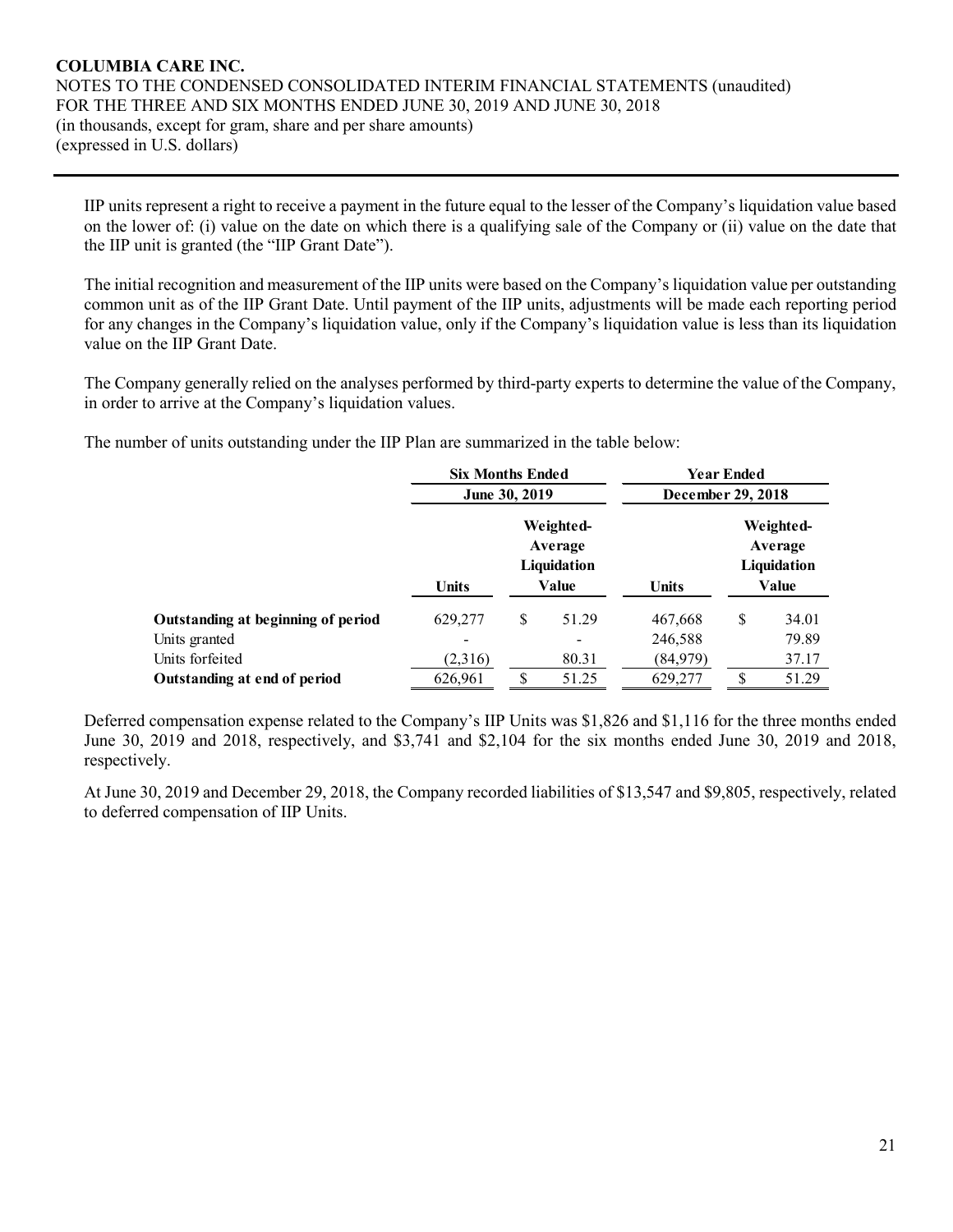#### **16. EARNINGS PER SHARE**

Basic and diluted net loss per share attributable to the Company was calculated as follows:

|                                                         |                 | <b>Three Months Ended</b> |        |                 | <b>Six Months Ended</b> |                 |      |                 |  |
|---------------------------------------------------------|-----------------|---------------------------|--------|-----------------|-------------------------|-----------------|------|-----------------|--|
|                                                         | <b>June 30,</b> |                           |        | <b>June 30.</b> |                         | <b>June 30.</b> |      | <b>June 30.</b> |  |
|                                                         |                 | 2019                      |        | 2018            |                         | 2019            | 2018 |                 |  |
| Numerator:                                              |                 |                           |        |                 |                         |                 |      |                 |  |
| Net loss                                                | S               | (33,718)                  | Ф      | (4,230)         | ъ                       | (58, 850)       | ъ.   | (13,927)        |  |
| Less: Net loss attributable to non-controlling interest |                 | (76)                      |        | (206)           |                         | (348)           |      | (467)           |  |
| Net loss attributable to shareholders                   |                 | (33, 642)                 |        | (4,024)         |                         | (58, 502)       |      | (13,460)        |  |
| Denominator:                                            |                 |                           |        |                 |                         |                 |      |                 |  |
| Weighted average shares outstanding - basic and diluted | 210,339,867     |                           |        | 161,230,378     |                         | 203, 353, 542   |      | 159,983,159     |  |
| Loss per share - basic and diluted                      |                 | (0.16)                    | (0.02) |                 |                         | (0.29)          |      | (0.08)          |  |

The Company's potentially dilutive securities, which include warrants to purchase Shares, have been excluded from the computation of diluted net loss per share for the three and six months ended June 30, 2019 and 2018, as the inclusion would have reduced the net loss per share and therefore would have an anti-dilutive effect. Prior periods have been converted into post-merger Shares for comparability.

#### **17. COMMITMENTS AND CONTINGENCIES**

#### *Leases*

The Company leases its facilities under operating leases that provide for the payment of real estate taxes and other operating costs in addition to normal rent.

Key movements relating to lease balances are presented below:

| Carrying amount, January 1, 2019 | 35,070  |
|----------------------------------|---------|
| Additions to leased assets       | 3,686   |
| Amortization charges             | (2,887) |
| Carrying amount, June 30, 2019   | 35,869  |

The Company's real estate leases typically have terms of 1–10 years. Some leases for office space include extension options exercisable up to one year before the end of the cancellable lease term. Typically, the option to renew the lease is for an additional period of the same duration after the end of the contract term and are at the option of the Company as lessee. Lease payments are in substance fixed, and the Company had no leases which contained variable lease payments. Most real estate leases include annual escalation clauses with reference to an index or contractual rate.

The Company leases vehicles and equipment with a standard lease term of 4 years. The Company does not purchase or guarantee the value of leased vehicles. In some cases, the Company leases furniture and office equipment with terms of 1–3 years. The Company considers these assets to be of low-value or short-term in nature and therefore no right-of use assets and lease liabilities are recognized for these leases. Expenses recognized relating to short-term leases and leases of low value during the three months ended June 30, 2019 was immaterial.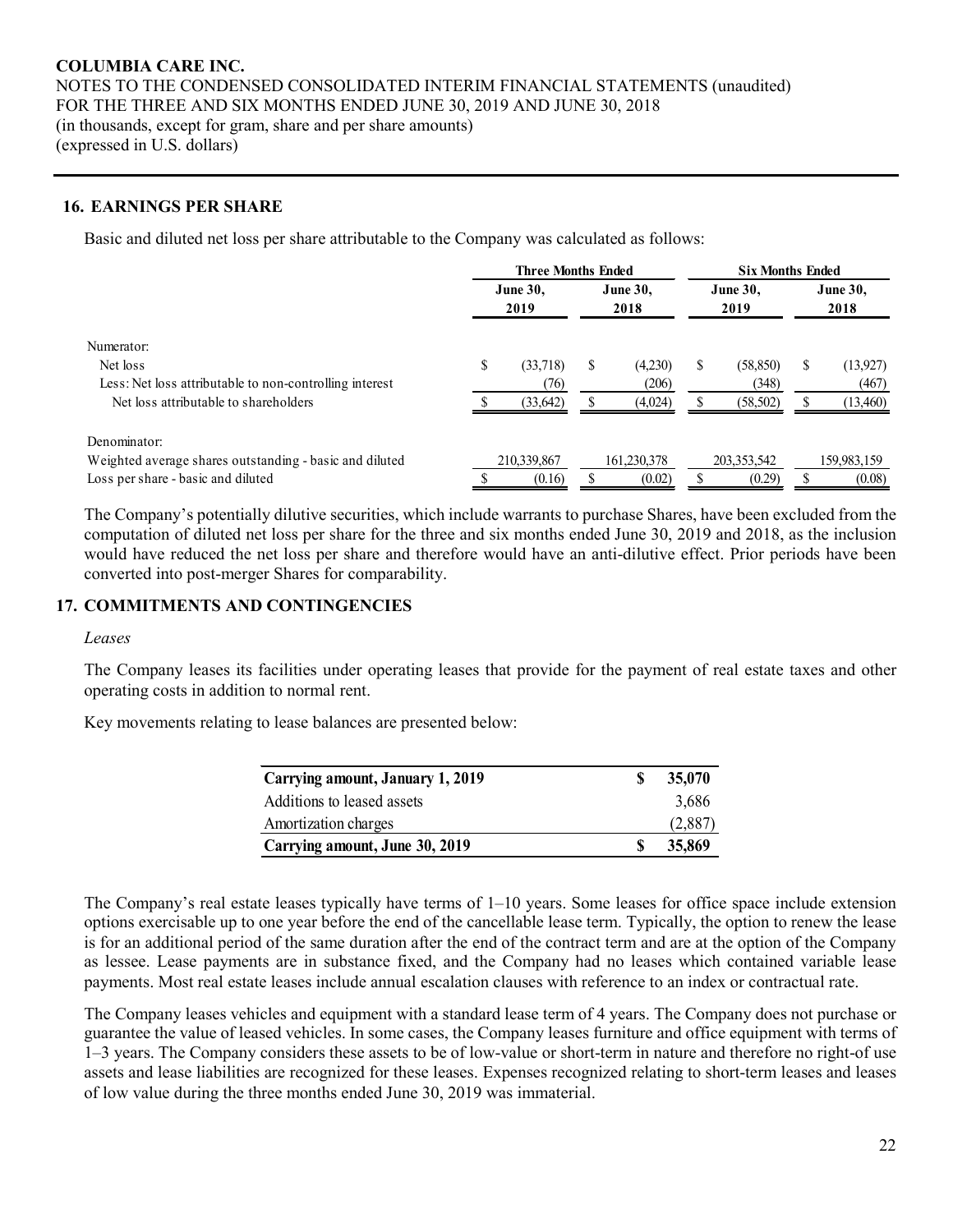The following table summarizes the Company's future undiscounted lease payments as of June 30, 2019.

| Period                                  | <b>Scheduled Payments</b> |
|-----------------------------------------|---------------------------|
| Due in Year 1                           | 7,741                     |
| Due in Years 2-5                        | 22,882                    |
| Due in $5+$ Years                       | 19,326                    |
| Total undiscounted lease liability      | 49,949                    |
| Impact of discount                      | (12, 515)                 |
| Lease liability at June 30, 2019        | 37,434                    |
| Less current portion of lease liability | (5,192)                   |
| Long-term portion                       | 32,242                    |

The above table excludes \$13,361 of legally binding minimum lease payments for leases signed but not yet commenced as of June 30, 2019.

The total interest expense on lease liabilities and the total cash outflow for the three months ended June 30, 2019, was \$598 and \$1,751, respectively. The total interest expense on lease liabilities and the total cash outflow for the six months ended June 30, 2019, was \$1,161 and \$3,190, respectively.

#### *Indemnification agreements*

In the ordinary course of business, the Company may provide indemnification of varying scope and terms to vendors, lessors, business partners, and other parties with respect to certain matters including, but not limited to, losses arising out of breach of such agreements or from intellectual property infringement claims made by third parties. In addition, the Company has entered into indemnification agreements with members of its board of directors and senior management that will require the Company, among other things, to indemnify them against certain liabilities that may arise by reason of their status or service as directors or officers. The maximum potential amount of future payments the Company could be required to make under these indemnification agreements is, in many cases, unlimited. To date, the Company has not incurred any material costs as a result of such indemnifications. The Company does not believe that the outcome of any claims under indemnification arrangements will have a material effect on its financial position, results of operations or cash flows, and it has not accrued any liabilities related to such obligations in its consolidated financial statements.

#### *Legal*

Periodically, the Company may be contingently liable with respect to claims incidental to the ordinary course of its operations. In the opinion of management, and based on management's consultation with legal counsel, the ultimate outcome of such matters will not have a materially adverse effect on the Company. Accordingly, no provision has been made in these consolidated financial statements for losses, if any, which might result from the ultimate disposition of these matters should they arise.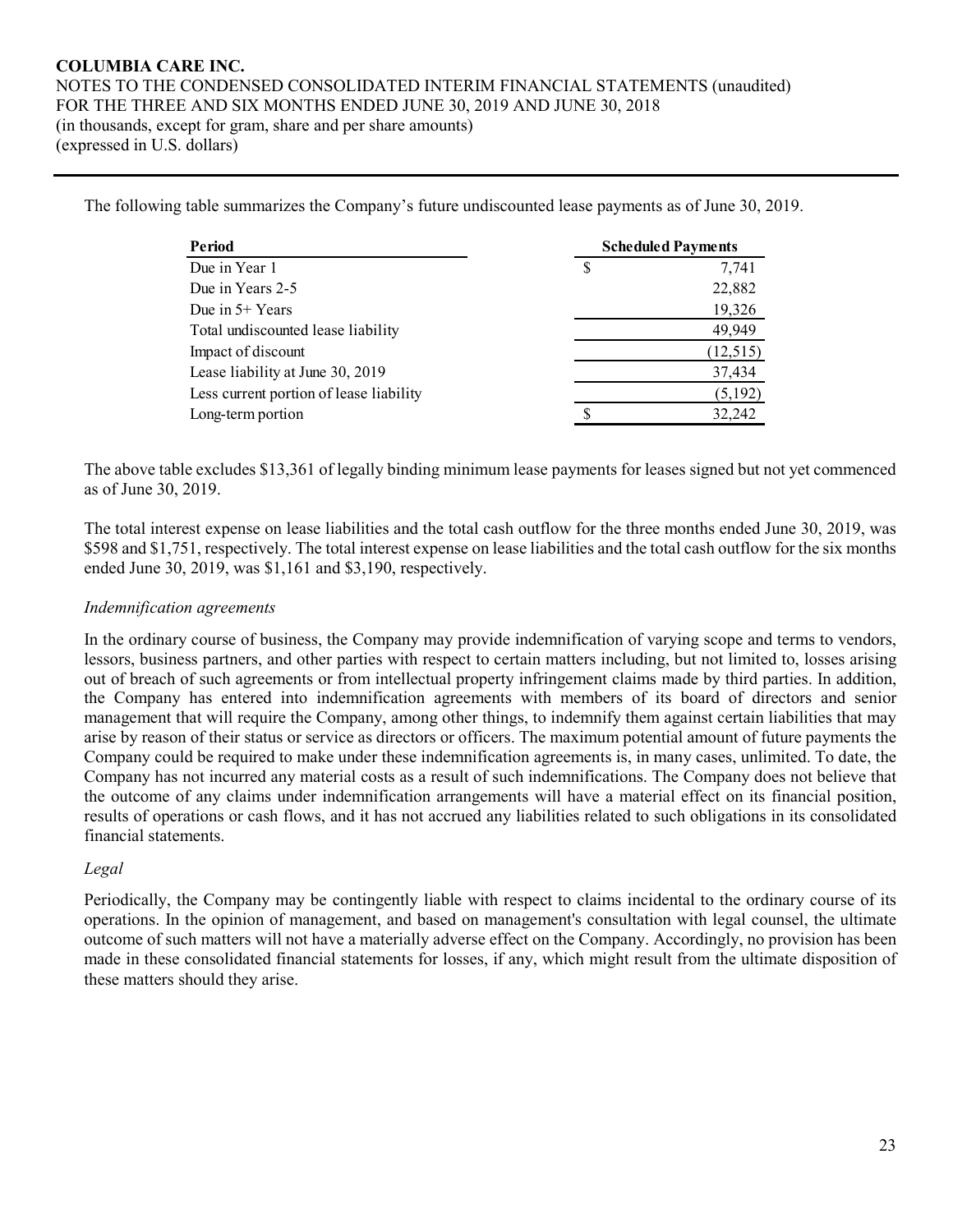# **18. FAIR VALUE MEASUREMENTS**

#### *Financial Instruments*

The Company's financial instruments measured at fair value as of June 30, 2019 and December 29, 2018 include deferred compensation.

The following table summarizes the valuation techniques and key inputs used in the fair value measurement of level 3 financial instruments:

| <b>Financial asset/financial</b><br>liability | <b>Valuation techniques</b> | Significant unobservable<br>inputs | <b>Relationship of</b><br>unobservable inputs to                                                        |
|-----------------------------------------------|-----------------------------|------------------------------------|---------------------------------------------------------------------------------------------------------|
|                                               |                             |                                    | fair value                                                                                              |
| Deferred compensation                         | Market approach             | Common Unit value                  | Increase or decrease in<br>common unit value will<br>result in an increase or<br>decrease in fair value |

During the years presented in these financial statements, there were no transfers of amounts between levels.

#### *Financial Risk Management*

The carrying value of the Company's financial instruments consisting of cash, accounts receivable, subscription receivable, accounts payable, accrued expenses, interest payable and payroll liabilities approximate fair value due to their short-term nature.

The Company's long-term debt approximates fair value due to the market rate of interest used on initial recognition and the derivative liability and deferred compensation is carried at fair value.

The Company is exposed in varying degrees to a variety of financial instrument related risks. A description of the Company's risk exposures and the impact on the Company's financial instruments is summarized below.

#### *Credit Risk*

Credit risk is the risk of a potential loss to the Company if a customer or third party to a financial instrument fails to meet its contractual obligations. The maximum credit exposure as of June 30, 2019 and December 29, 2018 is the carrying amount of cash, subscription receivable and accounts receivable. The Company provides credit to its customers in the normal course of business and has established credit evaluation and monitoring processes to mitigate credit risk but has limited risk as the majority of its sales are transacted with cash and as such, the Company does not have significant credit risk with respect to its customers. Through the Company's recently introduced Columbia Care National Credit program, the Company provides credit to customers in certain markets in which the Company operates.

The risk exposure is limited to the carrying amounts at the statement of financial position date. The risk to cash deposits is mitigated by holding these instruments with regulated financial institutions. The Company periodically assesses the quality of the credit rating of these financial institutions. Trade accounts receivable credit risk arises from the possibility that principal and/or interest due may become uncollectible. The Company mitigates this risk by managing and monitoring the underlying business relationships. Subscription receivables were collected in full during the six months ended June 30, 2019.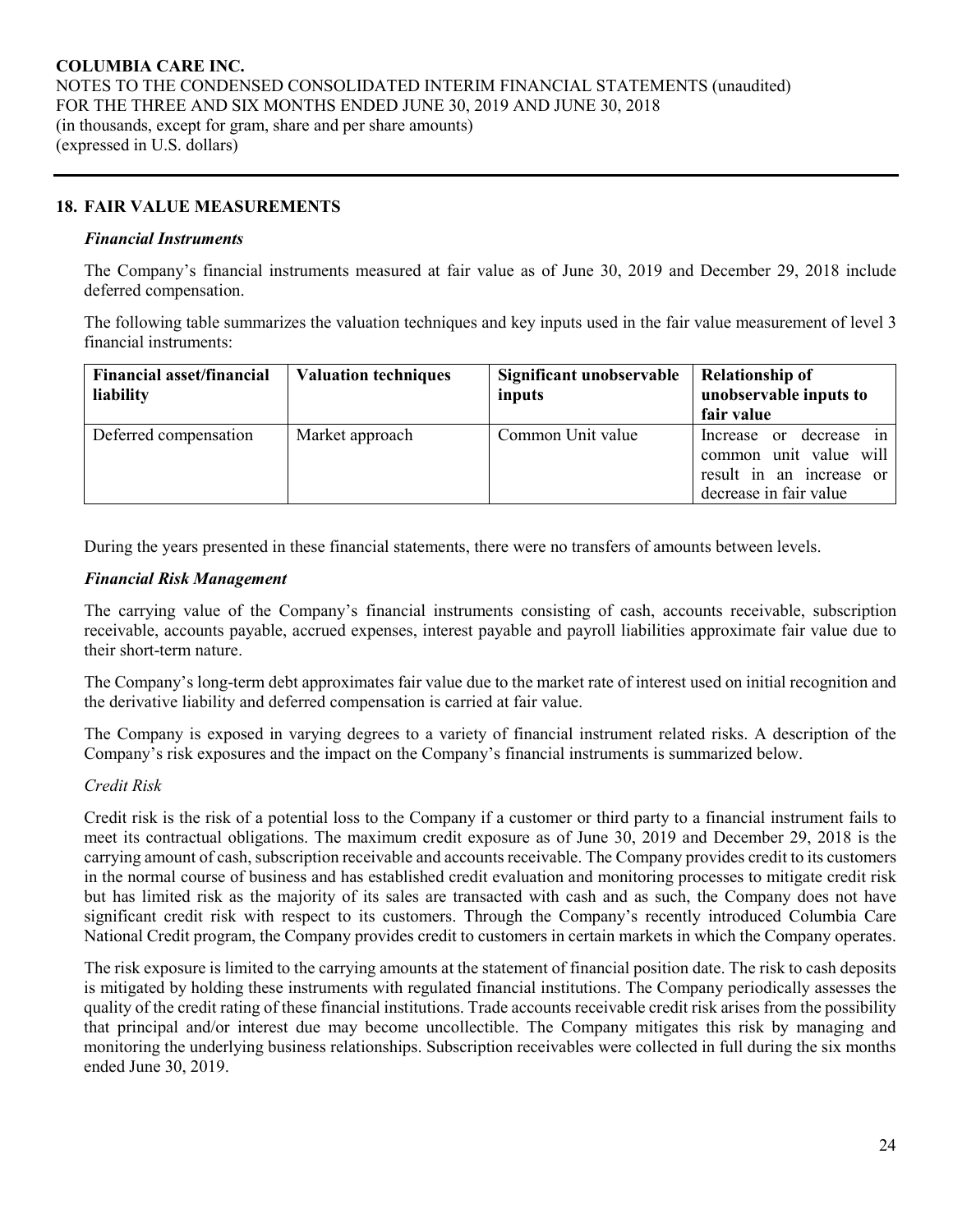# *Liquidity Risk*

Liquidity risk is the risk that the Company will not be able to meet its financial obligations associated with financial liabilities. The Company manages liquidity risk through the management of its capital structure. The Company's approach to managing liquidity is to estimate cash requirements from operations, capital expenditures and investments and ensure that it will have sufficient liquidity to settle obligations and liabilities when due.

# *Interest Rate Risk*

Interest rate risk is the risk that the fair value or future cash flows of the Company's financial instrument will fluctuate because of changes in market interest rates. The Company's cash deposits bear interest at market rates. The Company's financial debts have fixed rates of interest and therefore expose the Company to a limited interest risk.

# *Foreign Exchange Risk*

The Company does not have any financial instruments denominated in currencies other than the U.S. dollar and as such is not subject to foreign currency risk.

#### *Price Risk*

Price risk is the risk of variability in fair value due to movements in equity or market prices. The Company is not subject to significant price risk.

#### **19. INTANGIBLE ASSET**

During the year ended December 29, 2018, the Company acquired a 70% interest in a license to cultivate, process and sell cannabis in the State of Florida. The Company paid \$11,365 for the sellers' ownership in this license, which consisted of \$10,365 in cash and \$1,000 of units in the Company. Subsequently, the entire license was contributed into Better-Gro Companies, LLC, a Florida limited liability company, in which the Company holds a 70% interest.

The carrying value of the intangible asset as of June 30, 2019 was \$16,235, consisting of the \$11,365 purchase price and the non-controlling interest's portion of \$4,870. As of June 30, 2019, the Company classified this asset as an indefinite-lived intangible asset and evaluates the asset for impairment on an annual basis or when circumstances indicate possible impairment. No such indications of impairment existed as at June 30, 2019.

# **20. INCOME TAXES**

The Company's statutory income tax rate is 21% effective January 1, 2018 as explained below. The Company's provision for income taxes will differ from applying the U.S. federal income tax rate to income before taxes primarily due to state income taxes, certain stock compensation, warrants accretion, tax credits and miscellaneous permanent differences.

Section 280E of the Internal Revenue Code ("IRC") prohibits businesses engaged in the trafficking of Schedule I or Schedule II controlled substances from deducting normal business expenses, such as payroll and rent, from gross income (revenue less cost of goods sold). Section 280E was originally intended to penalize criminal market operators, but because cannabis remains a Schedule I controlled substance for Federal purposes, the IRS has subsequently applied Section 280E to state-legal cannabis businesses. Cannabis businesses operating in states that align their tax codes with the IRC are also unable to deduct normal business expenses from their state taxes. Whereas the Company's statutory rate is expected to be 21%, actual rates will differ as a result of the temporary and permanent differences, as well as the limitations placed with respect to Section 280E.